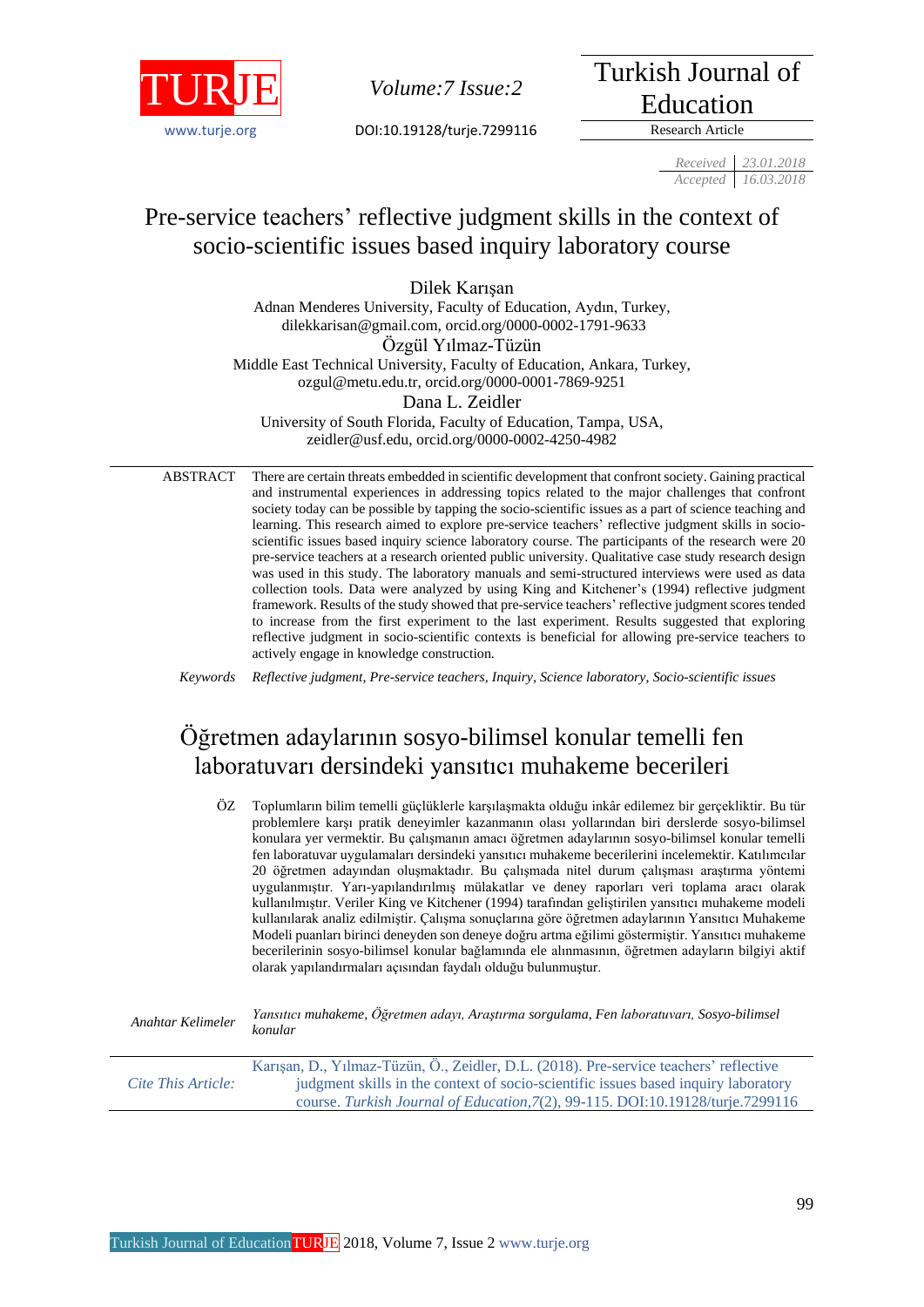#### **INTRODUCTION**

The reach of science and technology extends virtually to every aspect of human life and our associated ecological interactions with the living and non-living world. Students, as citizens in this technology-rich and scientifically complex world, need to know that the world is far more complex than it first appears and need to have practical and instrumental experiences in addressing topics related to the major challenges. Any educational practice focusing solely on the products and application of science willfully ignores the normative formation of scientific ideas, ideals and goals, thereby misrepresenting the human activity of science (Next Generation Science Education Standards [NGSES], 2012). One of the overarching goals of science education is to engage the public in discussions on scientific issues (National Research Council [NRC], 2012) to understand the effects of scientific and technological developments on their everyday lives (Martin-Gámez & Erduran, 2018; Osborne & Dillon, 2008) and to ensure that students have some recognition of the beauty and wonder of science (Egan, Cant, & Judson, 2014; Maulucci, 2010). Gaining practical and instrumental experiences in addressing topics related to the major challenges that confront society today can be possible by tapping the socio-scientific issues (SSI) in a manner that allows students to explore and frame scientific investigations as a way to explore interdependence of science and society (Zeidler, 2014; Zeidler, Sadler, Simmons, & Howes, 2005).

The goal of science education is to help students to understand societal problems, as well as teaching scientific concepts (Lee & Grace, 2012; Nielsen, 2012; Zeidler, Herman, Ruzek, Linder, & Linn, 2013). SSI provides useful context for addressing these concerns and has been found to enhance students' learning of scientific concepts and their application to daily life (Lee, Chang, Choi, Kim, & Zeidler, 2012; Klosterman & Sadler, 2010). The SSI movement focuses on letting students to handle sciencebased issues that shape their current world and those which will determine their future world (Sadler, 2004). SSI teaching has been empirically investigated and linked to particular outcomes including facilitating sophisticated argumentation, reflective judgment, informal reasoning, and nature of science understanding (Zeidler & Sadler, 2008; Zeidler, Sadler, Applebaum & Callahan 2009). From these results, a reflective judgment should be considered that focuses on the ability of developing students to collect and analyze data and use several sources (Zeidler et al., 2009).

Accordingly, there is a critical need for students to have the ability to read, understand, communicate and engage in such complex issues derived from the interaction of science and technology in sociocultural contexts (Yoonsook, Yoo, Kim, Lee, & Zeidler, 2016). Given that such issues are openended, contentious, usually evoking moral reasoning and often containing multiple competing solutions to each problem (Sadler 2004; Zeidler, 2014), there is a need to engage students in making defensible judgments about real world complex problems and to make sound arguments for their judgments.

Reflective judgment is a kind of epistemic cognition that includes the recognition of uncertainty (exists about many contemporary scientific issues) to the extent that such issues are embedded in and inextricably linked to sociocultural contexts (Zeidler et al., 2009). Reflective judgment domain involves assumptions of the status of knowledge and evidence about ill-structured problems (King & Kitchener, 1994; 2004). Used in concert with SSI-related pedagogy, teachers challenge students to justify their claims and the evidence used to back those claims while considering the counter claims and evidence from those of other perspectives.

#### **Rationale for the Study**

Over the last decade, science education researchers have been investigating research topics conducive to promoting SSI-based instruction and epistemological understanding of factors related to issues such as off-shore oil drilling, fracking, cell phones and health, genetically modified foods, gene therapy,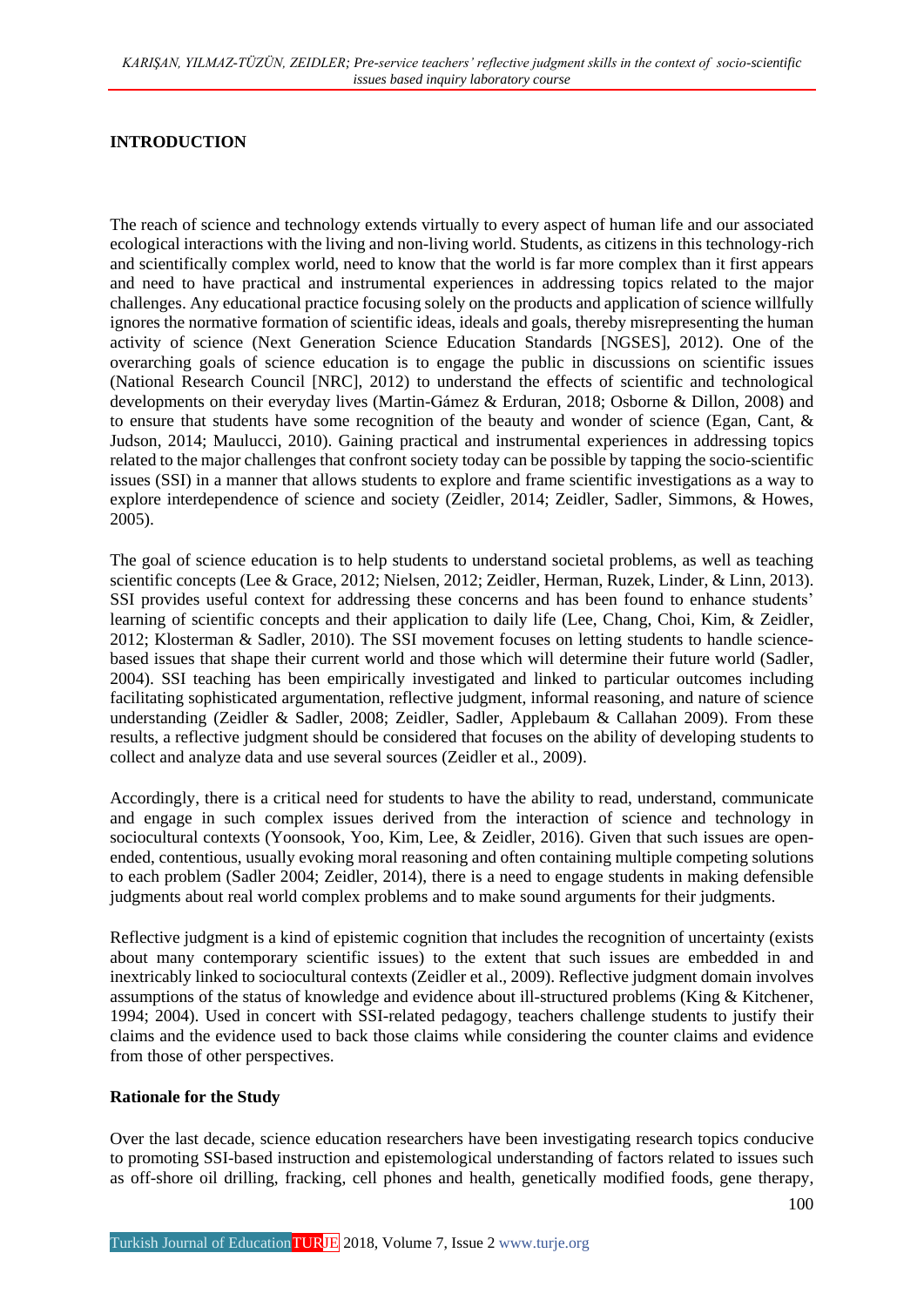nuclear power plants, animal research, global warming, and so on (Aydin, 2014; Zeidler, 2014; Zeidler & Kahn, 2014). While such issues are widely used as teaching units, they are also useful in providing a rich context for argumentation studies and reflective judgment research. Zeidler et al. (2009) utilized SSI as a teaching tool to explore students' epistemological improvement (Zeidler et al., 2009). In that study, socio-moral discourse, argumentation and debate were important elements that transformed earlier and perhaps the traditional method of instruction embedded in scientism into pedagogy oriented to progressive sociocultural views of science education. Students' epistemological development were explored by using measures of reflective judgment.

Many researchers used SSI in science classroom activities (Liu et al., 2011; Kølsto, 2001) to engage students with ill structured issues. In such studies, SSI are typically used as a teaching tool to initiate students' interest, and promote active engagement and personal involvement with issues directly related to students' lives. It should be noted that the practice of SSI teaching generally requires the deliberate use of scientific topics that have moral or ethical implications compelling students to engage in protracted forms of discourse (Evagorou & Mauriz, 2017).

A significant amount of science education research (Anderson, 2002; Bybee, 2000; Waight & Abd-El-Khalick, 2011) highlights the importance of "doing science." Active engagement in science includes, among other skills, articulating goals of an investigation, predicting possible outcomes, and planning a course of action that will provide the best evidence to support or refute a claim or proposition. In the US, for example, the NGSS (2013) highlight the importance of students' active participation in the processes of science as they construct newfound knowledge. While the science education literature seems to converge on the importance of inquiry learning environments, where students need to be actively engaged in scientific processes, the practical usage of laboratory investigations often falls short in its execution of inquiry activities that not only require higher order thinking skills, but reflect explicit sociocultural aspects of the nature of science, particularly as they may be expressed in SSI drivencurricula (Cobern et al., 2010; Domin, 1999; Khishfe, 2015). Inquiry, like any other pedagogical approach, may be executed to varying degrees of efficacy, and active learning may not be synonymous with inquiry (Cobern et al. 2010; Kirschner, Sweller, & Clark, 2006).

Students' being reflective about their source of knowledge has given importance by numerous research (Eş, Mercan, & Ayas, 2016; Paris & Ayres, 1994; King & Kitchener, 1994; MacFarlane, 2001) and these research appreciate the contribution of reflective judgment to students' meaningful learning. However, there is not many research that focuses on reflective judgment in an inquiry oriented science laboratory. This study engaged students in reflective judgment (i.e., epistemological reasoning or reflective reasoning), through their own development of concepts and principles via exploration; in that sense the present study aligns this mode of inquiry with authentic learning experiences. In this study characteristics of inquiry learning such as posing questions tied to real world scenarios, obtaining supporting or conflicting evidence to address those questions, collecting, analyzing and interpreting data, helps the inquirer to construct and take ownership of their own knowledge.

Inquiry learning, therefore, as current study envisions it, shifts learning demands on students to construct knowledge by solving real-world problems (NRC, 2012. Green, Elliot, and Cummins (2004) noted, for example, that real-world problems promoted students' science learning, students' by motivating them to use scientific evidence and reasoning to apply to in solutions of these problems. In fact, the students also found new information that cannot be placed in any scientific journal or in a regional report. Therefore, the study of research can serve as a locus for invention, craft and creativity. This study is designed to provide effective laboratory work that involves more authentic (that is, attracts students to scientific argumentation and reflective judgment) and a student-centered learning environment.

Reflective judgment is seen as a construction that represents the views of people on the knowledge and rationale of knowledge. The model rejects two known assumptions advanced by previous researchers. First, unlike Piaget, the Reflective Judgment (RJM) model does not suggest that cognitive development is best measured by deductive reasoning. The second contradiction was that there is no intercultural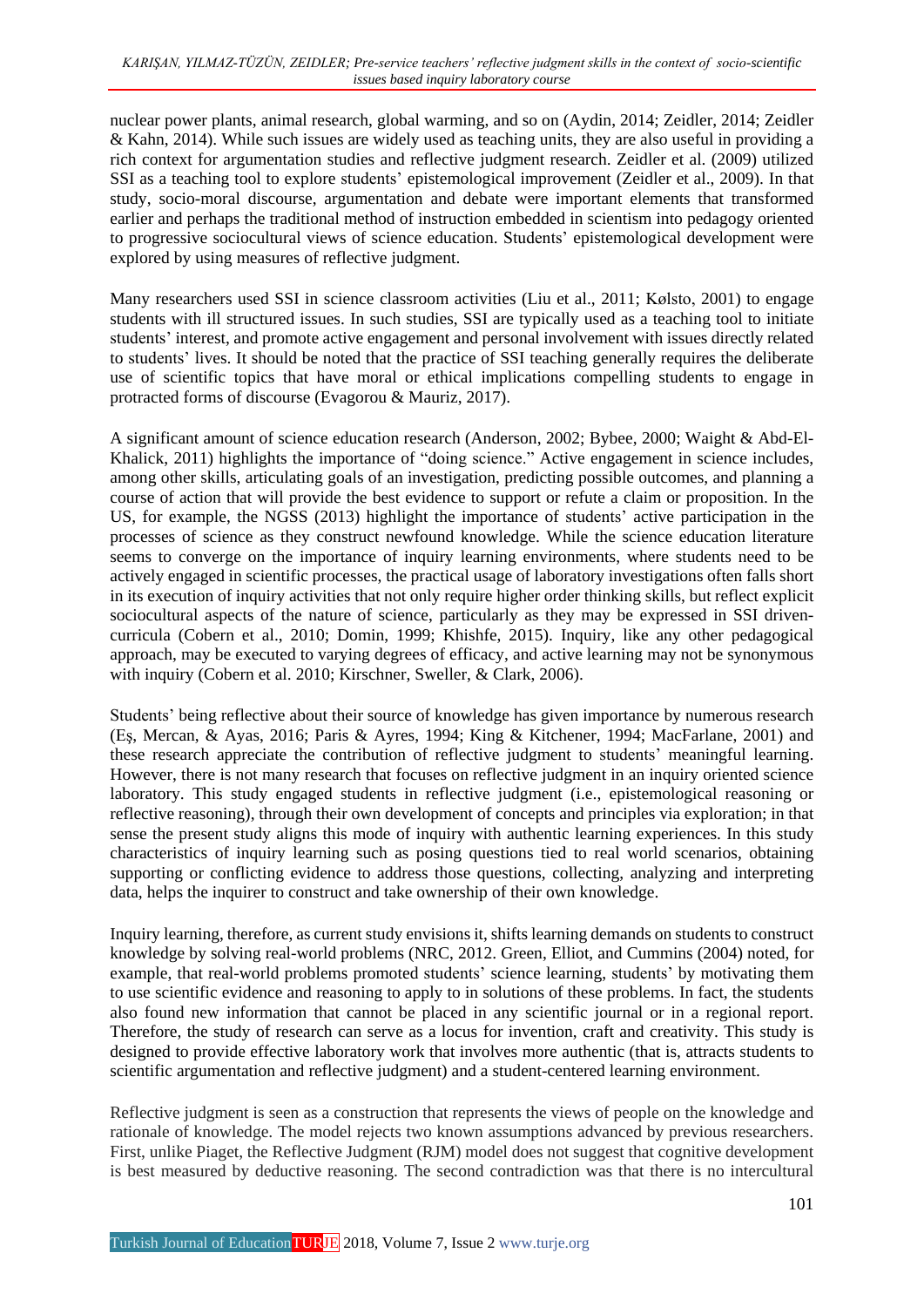universality. King and Kitchener (1994) recognize that there is a complex stage of development, rather than a simple stage model of development. They are criticized that it is misleading to characterize individuals who are only "in" or "at" one stage of development. The development of reflective thinking is described as:

... waves across a mixture of stages, where the peak of a wave is the most commonly used set of *assumptions. While there is still an observable pattern to the movement between stages, this developmental movement is better described as the changing shape of the wave rather than as a pattern of uniform steps interspersed with plateaus (King, Kitchener, & Wood, 1994 p. 140).*

The logical similarities between the Reflective Judgment Model and the SSI framework have been noted previously (Zeidler et al., 2009). Both of them are associated with ill structured problems and problems that require consideration of different opinions and the ability to analyze these positions.

Both involve ill-structured problems and issues that require consideration of differing opinions, the ability to analyze those positions, the backing claims by evidence to support stances, and the recognition of the role of constructed in consensus building. This investigation was aimed to explore pre-service teachers' reflective judgment skills in SSI based inquiry science laboratory. In this manner, preservice teachers were given the opportunity to investigate aspects of real-life SSI in a laboratory setting. Both are important in addressing and reasoning about ill-structured problems where controversy in varied contexts and differing epistemology understandings come to loggerheads. Simple logic and algorithms will be found wanting where more nuanced yet complex reasoning that taps multiple ways of thinking is required. Hence, the purpose of this investigation was to investigate the nature of reflective judgment as they are displayed in the context of a socio-scientific issues-based inquiry science laboratory course. Varied contextualized SSI were selected to discern how reflective judgment are realized in an authentic inquiry setting. To this end, following research question guided the study:

What are the reflective judgment domains of preservice teachers revealed in SSI based inquiry science laboratory course?

## **METHODOLOGY**

A qualitative case study research design guided the present research (Merriam, 2009). The study investigates pre-service teachers' reflective judgment skills within its real life context. Current research bounded with 20 pre-service teachers who involved in SSI based inquiry science laboratory course throughout a semester (Stake, 1995).

## **Participants**

Participants were 20 (19Females, 1Males) pre-service teachers with a mean age of 21 years (ranging from 18-25) attending a research oriented university at the department of elementary science and early childhood education. Most of them were juniors with two exceptions: one student was sophomore taking the course early and another was senior, planning to graduate at the end of the semester. The teacher education program also requires preservice teachers to attend professional development opportunities offered throughout their program. Hence, participants had a number of basic experiences, such as participation in career programs, including seminars, presentations and participation in activities with primary school children in order to enhance their professional development.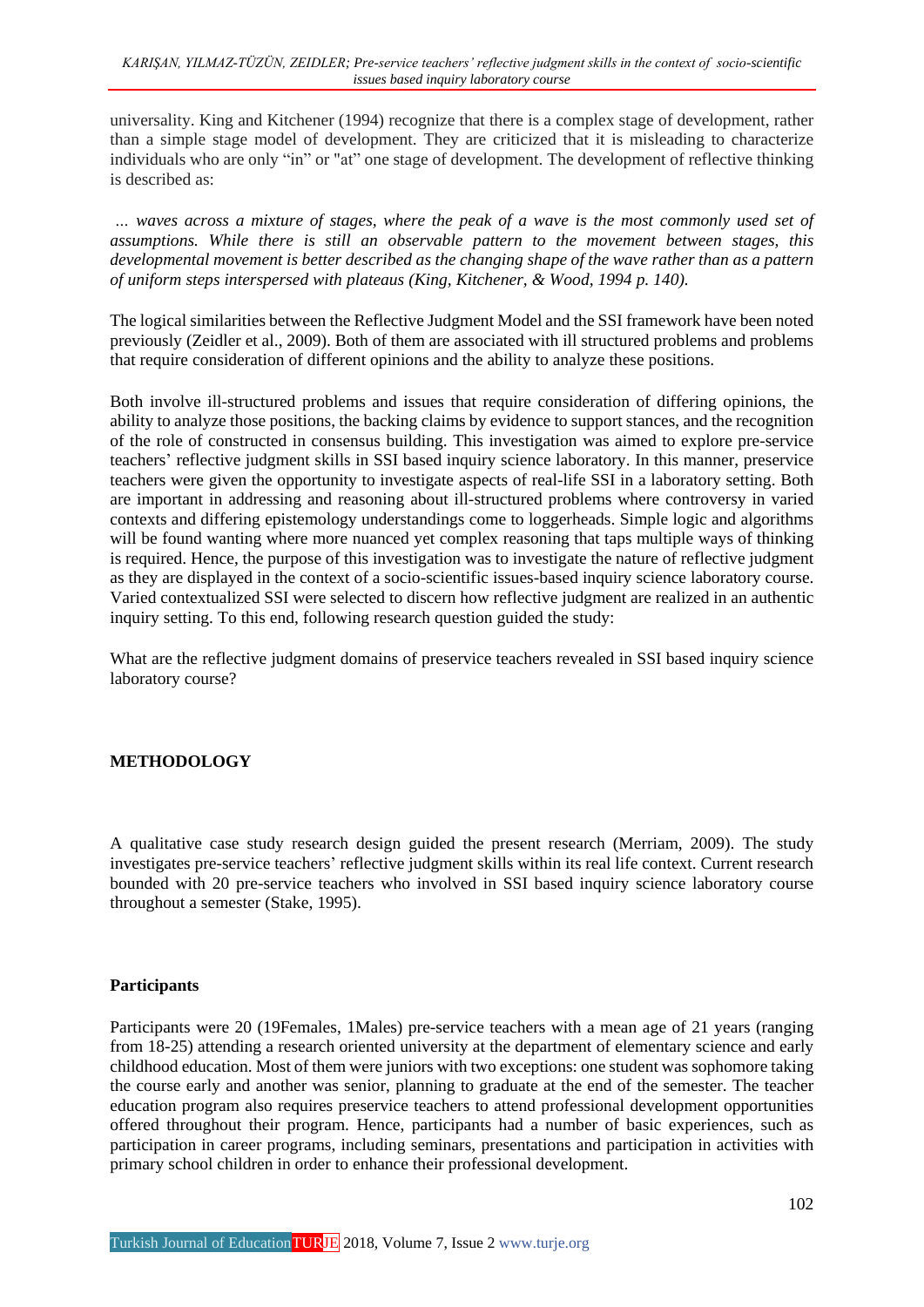#### **Study Context**

Selected SSI were chosen to be used in tandem with this inquiry science laboratory course to allow researchers to more fully explore the preservice teachers (PT)' reflective judgment. Controversial issues framed by global environmental problems are thought to be reasonably explored in a laboratory setting. More specifically, topics related to food additives, climate change, alternative energy sources, and factors related to the industrial revolution were identified for three main reasons: 1) because of their ubiquity in modern society; 2) their facilitation of classroom discourse and argumentation; and 3) amenable nature of each issue. Throughout the course, preservice teachers were engaged in discussions about the controversial issues and were allowed to consider their own scientific questions, and address those questions through deliberately designed laboratory investigations generated by the preservice teachers themselves.

Each single SSI was covered over a period of two weeks. Preservice teachers met in class twice per week and class time spanned two hours per class. The time during the first week was devoted to discussions surrounding a given SSI. Discussions typically entailed various forms of socio-moral discourse associated with SSI, whereby the pre-service teachers were guided to construct their knowledge about the given SSI as part of a social process during collaborative classroom discussions. Additionally, class discussions were guided in a manner that fostered the development of researchable scientific questions, raised by the preservice teachers themselves, which would next be systematically examined by assigned groups in the laboratory component of class. After the first week discussion for each SSI, the second week was designated for laboratory investigations of key science elements embedded within a given issue. Here, the preservice teachers were able to investigate and explore topics to find verifiable empirical support (or lack of support) for various claims that arose out of the previous discussions. Thus, the laboratory became a learning environment where preservice teachers worked together tackling ill-structured problems connected with each issue.

Over the span of thirteen weeks, course mentors had the responsibility to help their groups prepare presentations and to organize preservice teachers' laboratory reports for each investigation. The mentors' role was *not* to serve as a final arbitrator who resolved issues of conflict, or become the preeminent voice of authority; rather, their role was to ask probing questions in an attempt to propose their own questions, as well as their positions on issues, and offer support and guidance in their research efforts. Mentors themselves also went through a deliberate mentoring process. The criteria to serve as a mentor required that each had to be a graduate student with a master degree in science education having successfully completed coursework toward their PhD. The role of mentors included leading discussions on particular SSI and providing guidance to preservice teachers for group presentations as well as laboratory investigations (described above). These individuals had exposure to nature of science, laboratory experimental methods, pedagogical content knowledge, issues related to environmental concerns, and a basic understanding of SSI-related goals and strategies. All mentors were graduated from the Department of Elementary Science Education and had similar science backgrounds for their Bachelor of Science degree. Meetings and pre-investigation discussions were held to ensure each mentor had both the background knowledge and pedagogical strategies necessary to assist the SSI based inquiry science laboratory course.

Pre-service teachers conducting experiments utilized basic science process skills such as making observation, making inferences, measurement, communicating, and predicting. For example, they could have observed the effects of acids on plant leaves by using various concentrations of hydrochloric acid and sulfuric acid. Preservice teachers recorded their observations, formed inferences about acid rain effects, and drew possible connections and analogies with climate change. Inferences and predictions needed to be communicated to their peers. After conducting investigations, participants answered openended reflective judgment questions about that issue and engaged in reflective discussion with their peers.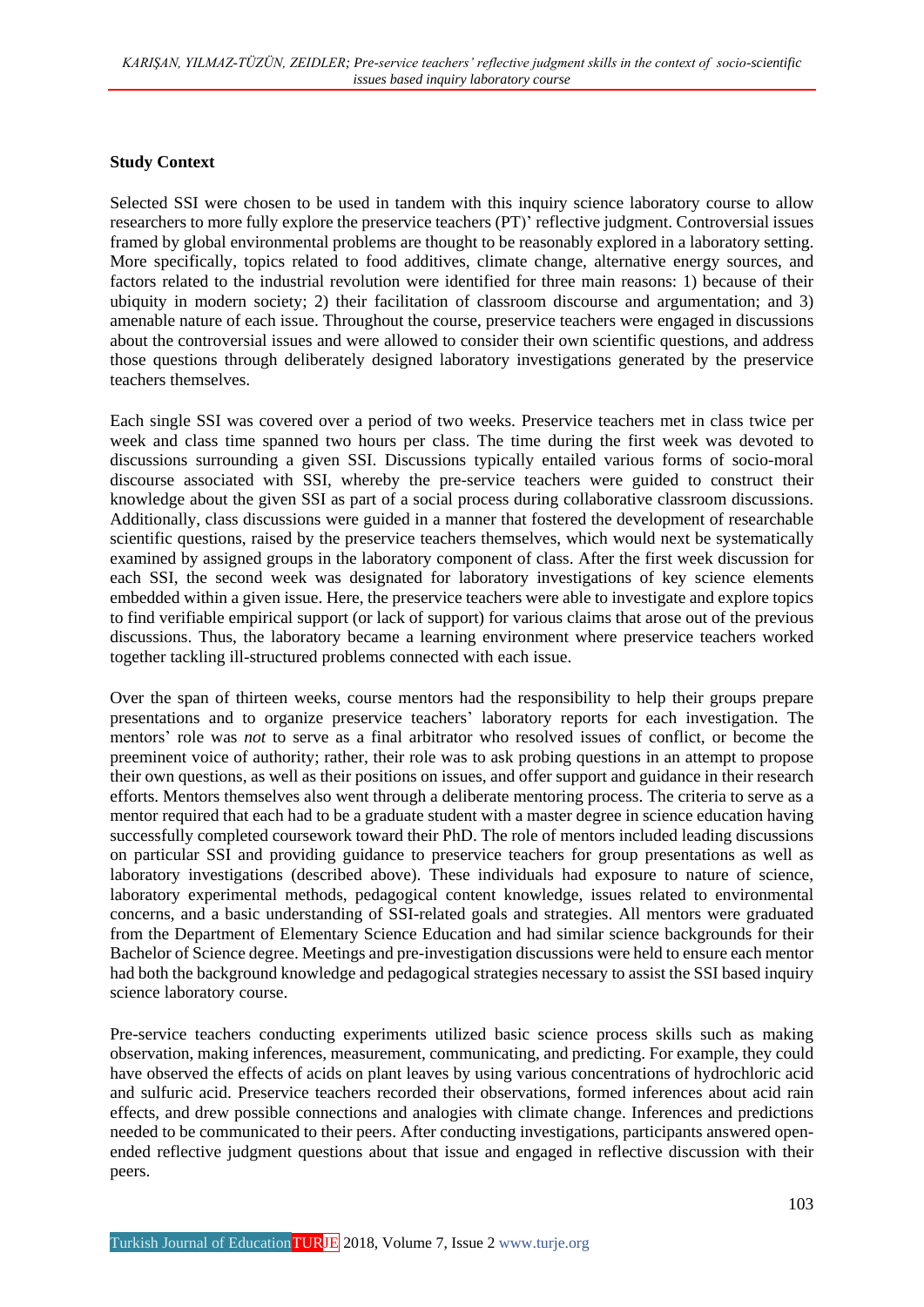The laboratory manuals were designed using open inquiry methods to allow pre-service teachers to think about how knowledge construction progressed during their experiments. The particular method ultimately selected for investigation was left up to the pre-service teachers to develop. The course mentors were charged with the responsibility to maintain consistency within investigations, help their groups to prepare presentations, and to aid in the organization of preservice teachers' laboratory reports.

#### **Data Collection and Assessments**

Preservice teachers' written records from laboratory investigations and semi structured interviews were used as data collection tools. Reflective judgment was assessed using the Prototypic Reflective judgment Interview (PRJI) which is a semi-structured interview developed by King and Kitchener (1994; 2004) and used as an indicator of epistemological sophistication in other SSI research (Zeidler et al., 2009; Zeidler et al. 2013). The interviewer presented four standard interview scenarios to each participant. Those were followed by seven standard questions aimed at encouraging preservice teachers to formulate a stance on each scenario, as well as a justification for their position.

The preservice teachers were interviewed after they completed the experiments. Interviews were used as an additional data source to triangulate laboratory reports. All the Interviews lasted between twenty to thirty minutes, were audio recorded and transcribed.

The precise organization of the reports, as well as the design of the laboratory investigations, was determined by the preservice teachers; hence, each group developed their own research questions and designed their own investigations in order to address their research questions. While there were suggested procedures, they were free to deviate from those and utilize alternative procedures for their investigations. This helped to promote a constructivist-learning environment. Additionally, to foster individual accountability, each preservice teacher prepared their own unique reports; however, all of them responded to the same standard prototypic reflective judgment interview questions at the end of their reports.

## **Data Analysis**

Preservice teachers' laboratory reports and interview responses were evaluated by the authors of the study in accordance with the levels of sophistication provided by the King and Kitchener (1994, 2004) framework for reflective judgment. According to the framework, there are seven levels contained within three broad developmental stages. Scores from 1 to 3 were categorized as pre-reflective, scores from 4 to 5 were categorized as quasi-reflective, and finally scores from 6 to 7 were categorized as reflective stages. Each student's score was summarized into a three-digit code (e.g., 4-4-5). Each digit was differentially weighted (50% for the first digit, 30% for the second, 20% for the 3<sup>rd</sup> digit) to reflect the relative proportion of emphasis given to the particular developmental levels. Most of the reflective judgment interview responses were comprised of only one or two predominant stages. However, some preservice teachers reveal a wider array of developmental stage indicators in responses. For example, a pattern of reflective judgment might be 5-4-6, which represents a predominant stage of five reasoning patterns, but some responses at stage four, and even less responses at stage six. The display of three stages (e.g., 4-5-3) occurs much less frequently than a pattern composed of two predominant stages of reasoning (e.g., 4-5-5). Table 1 provides an overview of exemplars used for the coding of reflective judgment developmental domains.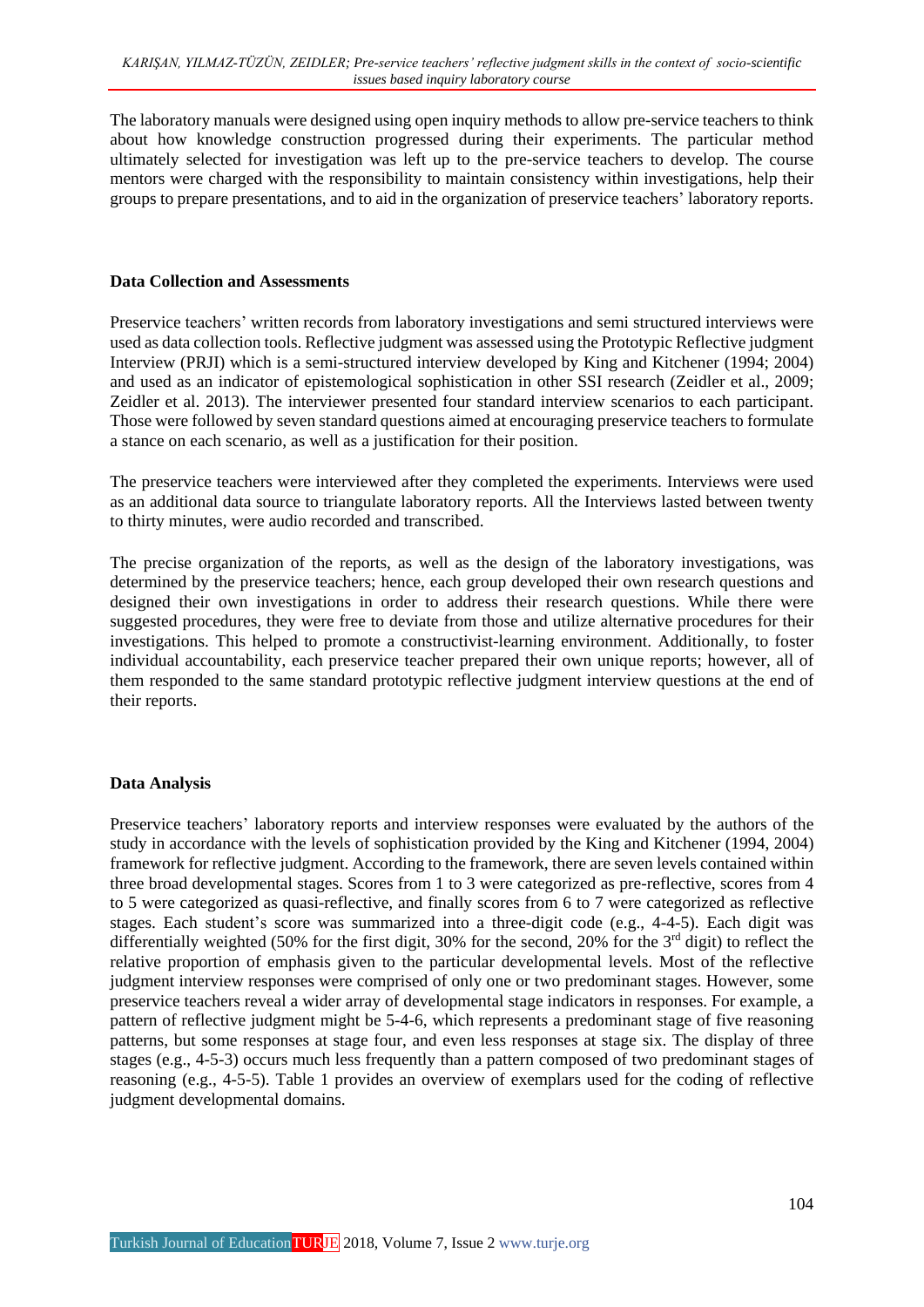|  | KARIŞAN, YILMAZ-TÜZÜN, ZEIDLER; Pre-service teachers' reflective judgment skills in the context of socio-scientific |  |  |  |
|--|---------------------------------------------------------------------------------------------------------------------|--|--|--|
|  | <i>issues based inquiry laboratory course</i>                                                                       |  |  |  |

| Examples of student responses to the PRJI.                                  |         |                                                                                                                                                                                                                                                                                                                                                                                                                                                                                                                                                                                                                |                                                                                                                                     |  |  |  |
|-----------------------------------------------------------------------------|---------|----------------------------------------------------------------------------------------------------------------------------------------------------------------------------------------------------------------------------------------------------------------------------------------------------------------------------------------------------------------------------------------------------------------------------------------------------------------------------------------------------------------------------------------------------------------------------------------------------------------|-------------------------------------------------------------------------------------------------------------------------------------|--|--|--|
| Reflective<br>judgment<br><b>Stages</b><br>Domains                          |         | Preservice teachers' explanation                                                                                                                                                                                                                                                                                                                                                                                                                                                                                                                                                                               | Major Characteristics of the<br>stage                                                                                               |  |  |  |
|                                                                             | Stage 1 | I believe that sweeteners are very useful in food industry I<br>know that it is good for the health of diabetic people                                                                                                                                                                                                                                                                                                                                                                                                                                                                                         | Belief is concrete and single-<br>category                                                                                          |  |  |  |
| Pre-reflective<br>(responses of                                             | Stage 2 | My grandmother is diabetic. She uses sweetener. Her doctor<br>recommended to her to use it. It must be healthy.                                                                                                                                                                                                                                                                                                                                                                                                                                                                                                | Justification by agreement<br>with authority figure                                                                                 |  |  |  |
| student 1 about<br>using food<br>additives)                                 | Stage 3 | I read articles about aspartame and lump sugar content.<br>Moreover, my friend made a presentation about this topic. On<br>the other hand, I used it before, and I made observations. In<br>the video, an expert said that 1 aspartame=25 lump sugar.                                                                                                                                                                                                                                                                                                                                                          | Right answers are provided by<br>authority                                                                                          |  |  |  |
| Quasi-reflective<br>(Responses of<br>student 7 about                        | Stage 4 | I suspect about this issue (using food colorings). Also, some<br>researchers about food colorings don't have certain<br>consequences. Food colorings have not only positive effects<br>but also negative effects. But, I watched on the TV; some<br>doctors support that food colorings are artificial, and they<br>have a negative effect on human health over the long term.<br>Sometimes doctors can have a bias. I do not know.                                                                                                                                                                            | Authority is often biased, they<br>fit the evidence to their beliefs.                                                               |  |  |  |
| using food<br>colorings)                                                    | Stage 5 | I was working as practicing teacher in early childhood center I<br>made this experiment. We used green and pink food coloring.<br>Children wanted to drink colorful milks instead of regular<br>milk, according to this experiment; I think that food coloring<br>is attractive. In addition to this, I do not have an exact idea if<br>they are dangerous or not.                                                                                                                                                                                                                                             | Understanding that people<br>cannot know directly, but can<br>within a context based on<br>subjective interpretation of<br>evidence |  |  |  |
| Reflective<br>(Responses of<br>student 15 about<br>climate change<br>issue) | Stage 6 | I think some scientist exaggerating the climate data. You<br>know; Al Gore's Nobel prize has been cancelled because his<br>work was ruled politically biased and containing scientific<br>errors. But personally, I experience some climate change<br>problems, there are IPCC data. I think; the climate is changing<br>but may be this change is a little bit exaggerating. I read lots<br>of articles; we watched national geographic documentary in<br>class; there are lots of protocols such as Kyoto. You know the<br>amount of CO2 increase, sea level rise. I mean; the nature is<br>unbalanced know. | Knowledge is based on<br>Information from a variety of<br>sources                                                                   |  |  |  |
|                                                                             | Stage 7 | Last week, we were responsible for presenting this issue<br>(climate change) in the classroom. Before the presentation, I<br>was sure about the issue I mean, there is climate change and I<br>had no suspect. But while researching the issue, I saw there<br>are cons also.                                                                                                                                                                                                                                                                                                                                  | Subject is involved in<br>constructing knowledge                                                                                    |  |  |  |

## **Trustworthiness**

Table 1

The reliability of the current study was based on Lincoln and Guba (1985). To obtain valid and reliable results, three methods were used: triangulation, checking members and providing a thick description. Interview results triangulated with preservice teachers' laboratory reports. In addition, the researcher triangulation was used to establish interrater reliability. Two researchers evaluated each report in turn and graded documents using an independent reflective judgment framework. The level of agreement between the two researchers was calculated. The interrater reliability is found 90%. Triangulation improved the quality of data analysis and the accuracy of the results. The present study, based on a qualitative paradigm, thus, external validity was not the main task of researchers, but even in qualitative studies there are some issues for increasing external validity, such as transferring research results to another study (Merriam, 2009). The issue of external validity for this research is addressed through thick descriptions of participants, data collection procedures, data collection tools and, finally, data analysis procedures.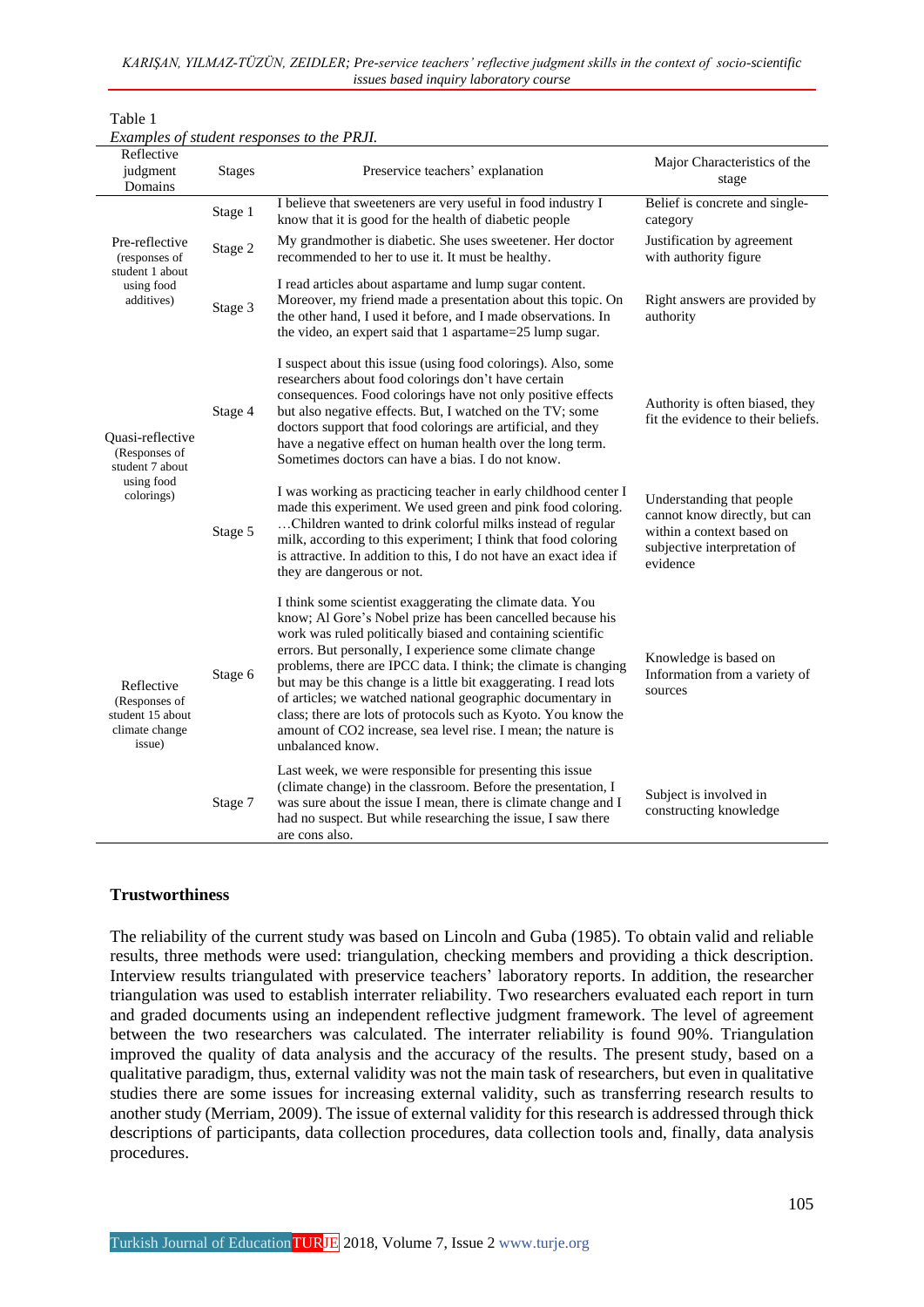#### **Ethical Considerations**

First, the researchers received permission from the University Ethics Committee. After receiving permission from the ethics committee, each participant was informed about the course content. All of them were explained that there would be no harm or deception. Researchers ensured that the confidentiality of data, voice recordings and laboratory reports would be protected, and preservice teachers' names would not be revealed anywhere. Preservice teachers' real names were not used in anywhere but randomly assigned numbers (Table 2).

#### **FINDINGS**

#### **Food Additives Issue**

Food additives were examined by five different groups with five different experiments. The experiments those were conducted at this week were; the effects of food colorings, emulsifiers and stabilizers, and sweeteners. Figure 1 shows the numbers of pre-reflective, quasi-reflective and reflective stages in the food additives experiment. It is clear in the figure that quasi-reflective stages were frequently observed across these experiments. Eleven of the 20 Pre-service teachers' responses fell into the quasi-reflective; six responses were pre-reflective, and three of them were in reflective stages



*Figure 1.* Numbers of Pre, Quasi, and Reflective Stages: Food Additives Issue

Following dialogues are direct quotations from semi-structured interviews.

## *What is your opinion about food colorings?*

Foods seem enjoyable and attractive when we use food colorings those attracts consumer. Although there are some regulations for using food colorings, different bodies may have different reactions to them. They can be dangerous, or they can cause allergic reactions. (Stage 5)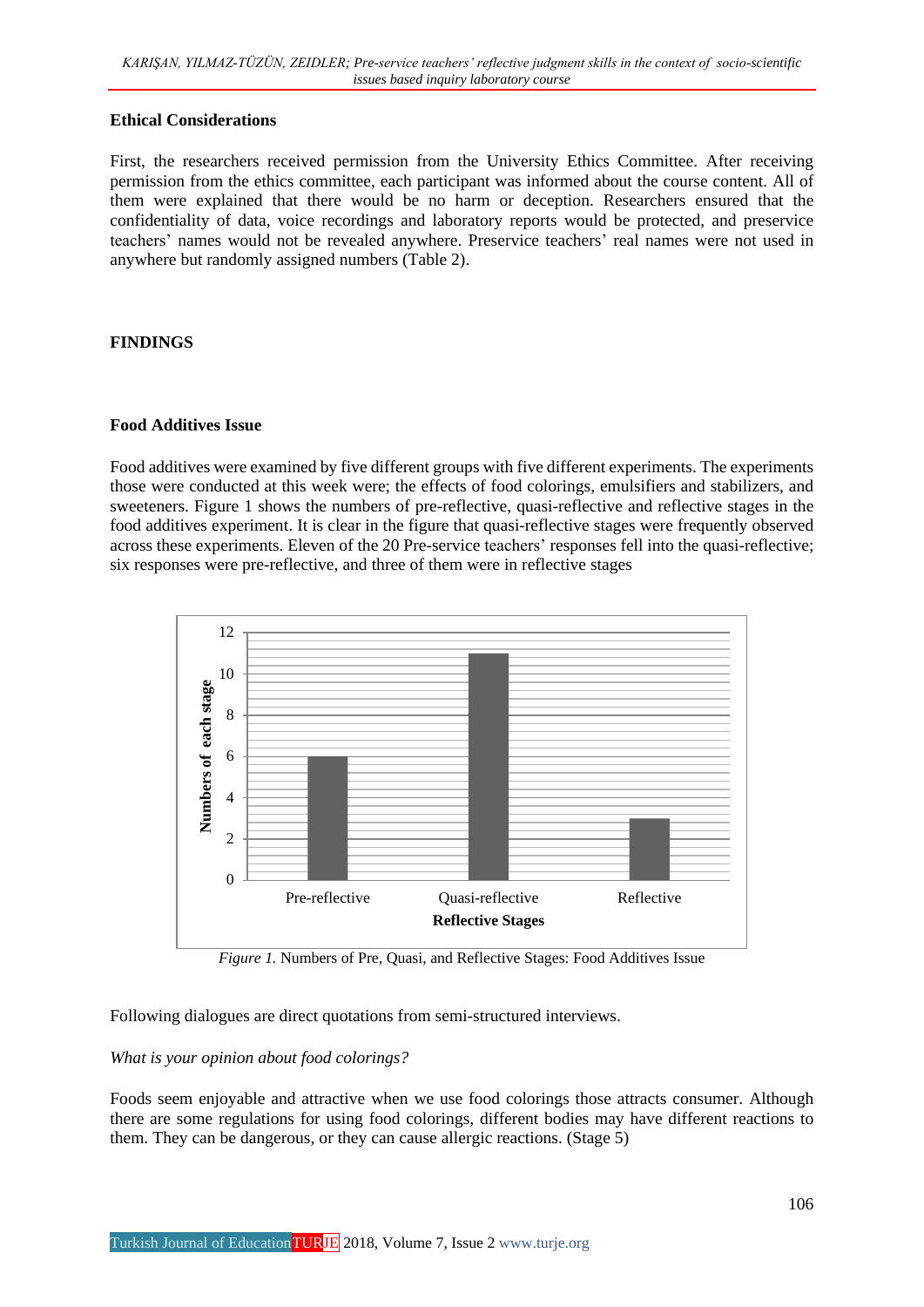Researchers' rationale: She has subjective interpretation for using food colorings. She evaluates both side of the issue (attractive- allergic reactions). She is uncertain about using food colorings.

*Can you ever for sure that your position is correct?*

I am not sure. I made a comment with my own experience; however, a food engineer can claim that it may cause health problems, but this is also a claim that should be supported. We cannot be sure whether the allergic reaction happened because of the additives or not. (Stage 5)

Researchers' rationale: She is aware of that she has subjective interpretation about the issue. She takes food engineers as authority, but she does not think that they are the source of right answers. She sees authorities as experts but knows that knowledge is limited to experts own perspectives.

#### **Alternative Energy Sources**

Following the food additives issue, alternative energy sources were examined. Efficiency of solar energy, wind turbines, thermal energy, and hydroelectric power plants activities were completed at this week. Figure 2 shows the number of pre-reflective, quasi-reflective, and reflective stages appeared in the alternative energy sources experiment.



*Figure 2.* Numbers of Pre, Quasi, and Reflective Stages: for Energy Issue

The dominant stage observed in energy week was quasi-reflective stage. Fifteen quasi-reflective stage, two pre-reflective, and two were reflective stages were observed. Nineteen report were assessed at this week due to the absence of one PT.

## **The Climate Change Issue**

Pre-service teachers attempted to explore numerous effects of climate change which are; the effects of acid rain, greenhouse effect, and sea level rise and its effects to the environment.

Climate change was a controversial issue for participants. Some of them were sure that people caused recent climate changes; However, some of them argued that it is a normal process which has happened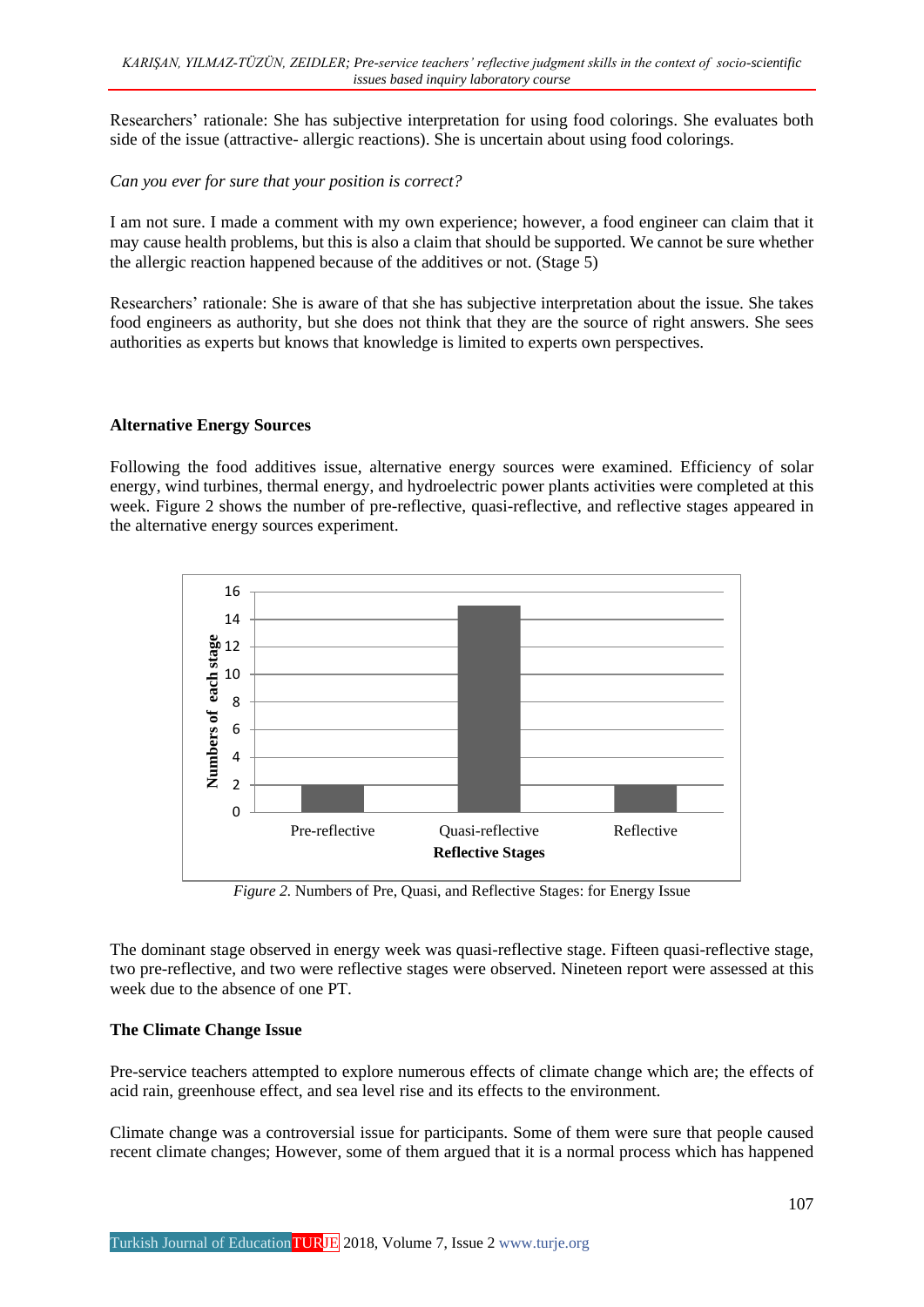in the past and will happen in future. Figure 3 shows the numbers of pre-reflective, quasi-reflective and reflective stages for the climate change experiments.



*Figure 3.* Numbers of Pre, Quasi and Reflective Stages: The Climate Change Issue

Quasi-reflective stages were frequently observed across climate change week. There were fourteen quasi-reflective stage, one pre-reflective, and five reflective stages. Some example dialogues were quoted in following paragraphs.

## *What do you think about the climate change issue?*

I think some scientists are exaggerating the climate data. You know; Al Gore's Nobel prize has been cancelled because his work was ruled politically biased and containing scientific errors. But personally I experience some climate change problems, there are IPCC data. I think; the climate is changing but maybe this change is a little bit exaggerated. (Stage 6)

Researcher rationale: The student is aware of the problem. She evaluates the issue from both (negative and positive) aspects. She tries to construct her knowledge by depending on various sources.

#### *On what do you base your point of view?*

I read lots of articles; we watched national geographic documentaries in class; there are lots of protocols, such as Kyoto. You know the amount of CO2 increase, sea level rise. I mean; the nature is unbalanced know.

Researchers' rationale: Knowledge is based on information from a variety of sources. (Articles, Documentaries, International Protocols, IPCC data, and her personal opinion)

#### **The Industrial Revolution**

The effects of Industrial Revolution on society were examined last week of the investigation. Soil pollution, air pollution and water pollution occurred during industrialization were tested. Figure 4 shows the numbers of pre-reflective, quasi-reflective and reflective stages appeared in the Industrial Revolution issue experiments. In this laboratory, the number of reflective judgment scores slightly increased. However, quasi reflective stage was still dominant.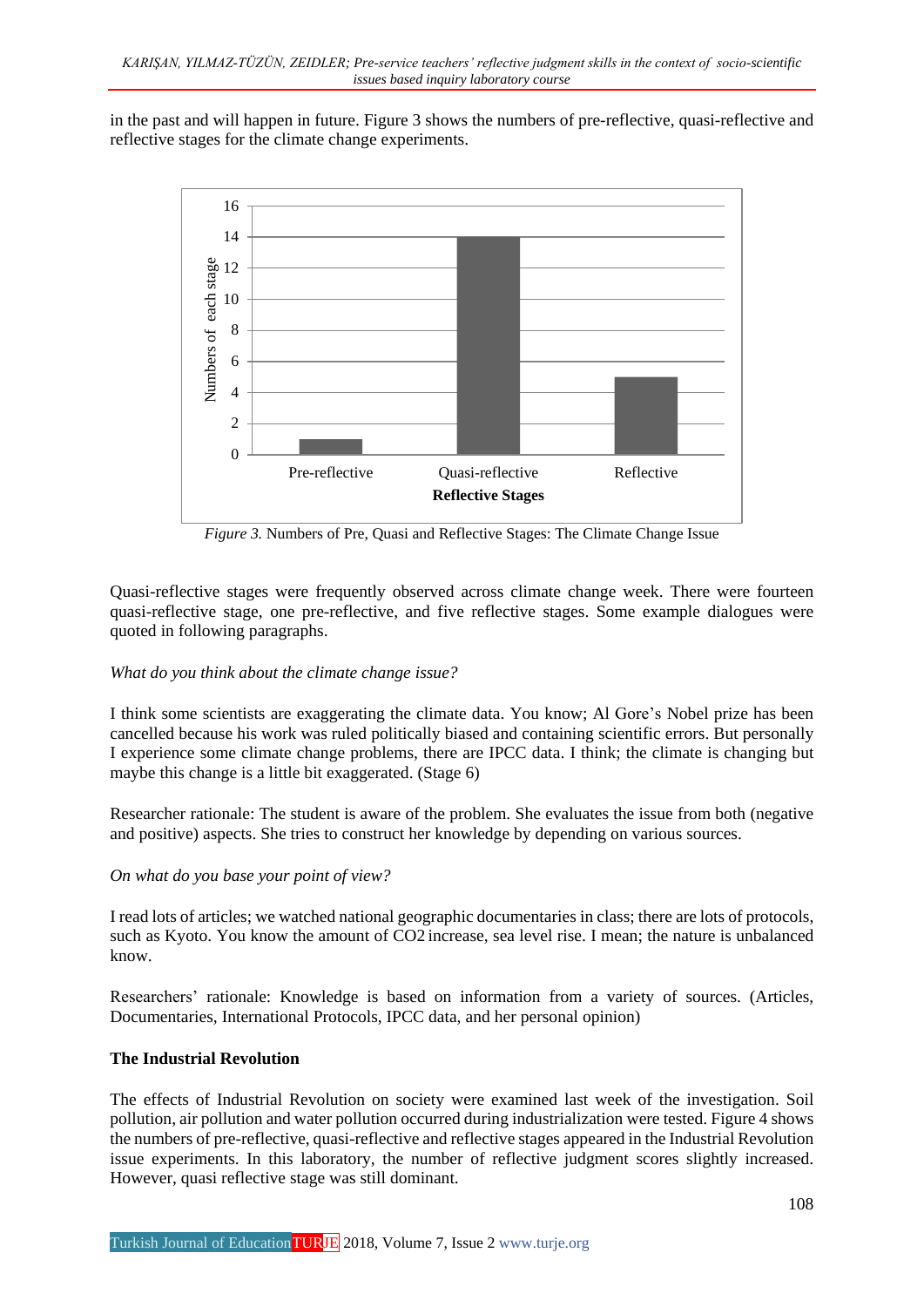*KARIŞAN, YILMAZ-TÜZÜN, ZEIDLER; Pre-service teachers' reflective judgment skills in the context of socio-scientific issues based inquiry laboratory course*



*Figure 4.* Numbers of Pre, Quasi and Reflective Stages: Industrial Revolution

*Three digit scores of each preservice teacher across four SSI.*

Preservice teachers' reflective judgment stages were assessed across four SSI contexts. Table 2 provides the three-digit scores of individuals' reflective judgment over the four socio-scientific issues Twenty laboratory reports and semi-structural interviews on the same issue were analyzed regularly each week and preservice teachers' written responses and oral responses were compared to triangulate the results. Results were categorized into one of the three broad domains of reflective judgment: pre-reflective, quasi-reflective and reflective.

Table 2 *Summary of Reflective judgment scores across related SSI contexts.*

| Pre-service Teacher      | Food        | Energy            | Climate     | <b>Industrial Revolution</b> |
|--------------------------|-------------|-------------------|-------------|------------------------------|
| $\mathbf{1}$             | $5 - 5 - 6$ | $5 - 5 - 6$       | $3-4-5$     | $4 - 4 - 5$                  |
| $\mathfrak{2}$           | $1 - 1 - 2$ | incomplete        | $5 - 5 - 5$ | $5 - 5 - 6$                  |
| 3                        | $5 - 5 - 6$ | $6 - 6 - 5$       | $6 - 6 - 5$ | $5 - 5 - 6$                  |
| $\overline{\mathcal{L}}$ | $5 - 5 - 4$ | $5 - 6 - 6$       | $2 - 2 - 3$ | $5 - 5 - 5$                  |
| 5                        | $6 - 6 - 5$ | $5 - 5 - 5$       | $5 - 5 - 6$ | $5 - 5 - 5$                  |
| 6                        |             | 5-5-4 5-5-4       | $5 - 5 - 6$ | $5 - 5 - 6$                  |
| 7                        |             | $5-5-4$ $5-5-6$   | $5 - 5 - 5$ | $6 - 6 - 5$                  |
| 8                        |             | $6 - 6 - 7$ 5-5-4 | $4 - 4 - 3$ | $6 - 6 - 7$                  |
| 9                        |             | 5-5-4 5-5-4       | $5 - 5 - 6$ | $6 - 6 - 5$                  |
| 10                       | $3 - 3 - 2$ | $4 - 4 - 5$       | $5 - 5 - 6$ | $6 - 6 - 6$                  |
| 11                       |             | $5-5-4$ $2-2-1$   | $5 - 5 - 4$ | $4 - 4 - 4$                  |
| 12                       |             | 5-5-4 5-5-4       | $6 - 6 - 5$ | $6 - 6 - 7$                  |
| 13                       |             | $4-4-5$ 1-1-3     | $5 - 5 - 5$ | $5 - 5 - 5$                  |
| 14                       | $5 - 5 - 6$ | $5 - 5 - 6$       | $4 - 4 - 6$ | $6 - 6 - 6$                  |
| 15                       | $1 - 1 - 4$ | $6 - 6 - 5$       | $5 - 5 - 4$ | $5 - 5 - 6$                  |
| 16                       | $1 - 1 - 2$ | $5 - 5 - 5$       | $6 - 6 - 5$ | $5 - 5 - 6$                  |
| 17                       | $6 - 6 - 7$ | $5 - 5 - 6$       | $5 - 5 - 6$ | $6 - 6 - 6$                  |
| 18                       | $3 - 3 - 5$ | $5 - 5 - 5$       | $5 - 5 - 6$ | $3 - 3 - 3$                  |
| 19                       | $3 - 6 - 5$ | $6 - 6 - 7$       | $6 - 6 - 5$ | $6 - 6 - 6$                  |
| 20                       | $1 - 1 - 1$ | $5 - 5 - 6$       | $6 - 6 - 7$ | $5 - 5 - 6$                  |

Table 2 illustrates that preservice teachers' three digit scores tended to increase from the first experiment to the last (e.g., Pre-service teacher 10 was rated 3-3-2 for the first issue and 6-6-6 for the last issue). It can be referred from Table 2 that quasi reflective stage was dominant across all weeks. For the food additives weeks three responses were labelled as pre-reflective which belonged to Pre-service teachers 2, 10, 15, 16,18 and 20. As it was explained in data analysis procedure in detail, each digit was differentially weighted (50% for the first digit, 30% for the second, 20% for the 3<sup>rd</sup> digit) to reflect the relative proportion of emphasis given to the particular developmental levels. Thus, Pre-service teacher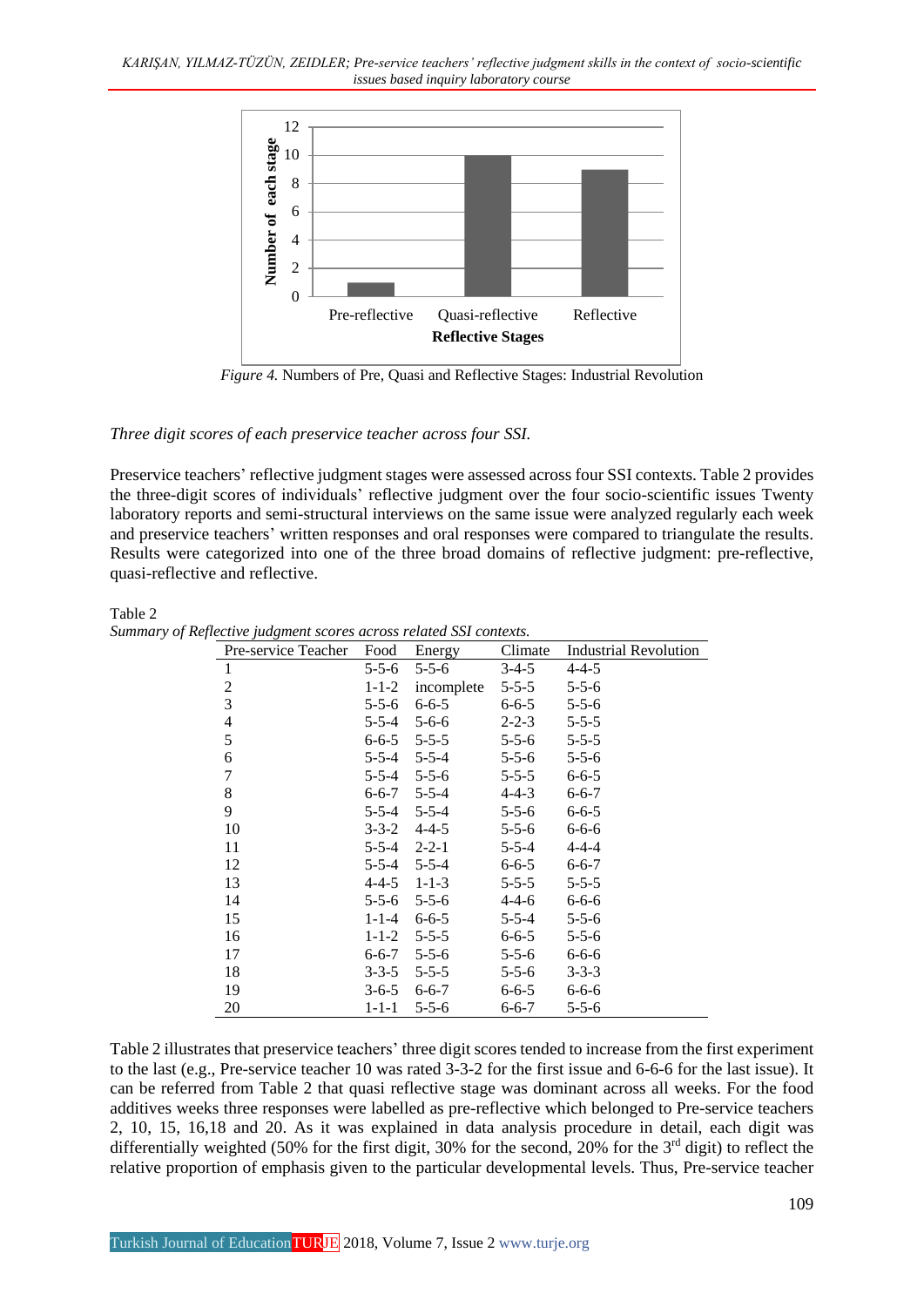15's calculated score was  $[(1x0.5) + (1x0.3) + (4x0.2) = 1.6]$  in pre-reflective stage (i.e., the original score was 1-1-4, although 4 is in the range of quasi reflective stage, dominant stages were 1-1). For the alternative energy week only two responses labelled as pre-reflective which belonged to Pre-service teacher 11 and 13. The numbers of the pre-reflective responses decreased in following weeks. Preservice teacher 4 and 18 were labelled as pre-reflective for climate change and the industrial revolution issue respectively. Table 3 shows the frequencies for reflective judgment stages across each week.

Table 3

*Frequencies for Reflective judgment Domains across SSI.*

| cheles for hefteelive faagment Domains deross spil<br><b>RJM</b> Domains |  | Food additives Alternative Energy Climate change Industrial Revolution |
|--------------------------------------------------------------------------|--|------------------------------------------------------------------------|
| Pre-reflective                                                           |  |                                                                        |
| Ouasi-reflective 11                                                      |  |                                                                        |
| Reflective                                                               |  |                                                                        |

As Table 3 suggest that the number of the PTS responses found in the pre-reflective domain decreased from food additives issue  $(n=6)$  to industrial revolution issue  $(n=1)$ , while the number of the responses for the reflective domain increased from food additive issue  $(n=3)$  to the industrial revolution issue  $(n=9)$ throughout the semester. However, this is not true for all issues, as individuals' scores for each issue varied from context to context. For example, it can be noted that there was a sharp decrease in participant 13's reflective judgment score for the alternative energy issue (1-1-3), and a decrease in participant 4's reflective judgment score (2-2-3) for the climate change issue.

#### **DISCUSSION**

Much SSI research and classroom pedagogy tend to be focused on the kinds of reasoning strategies students evoke during discussions that occur in classroom settings, but generally apart from laboratory investigations. Our aim was to explore pre-service teachers' reflective judgment skills in SSI based inquiry science laboratory. Findings of the current study illustrated that majority of the Pre-service teachers' responses were in quasi-reflective stage. Undergraduate students' reflective judgment abilities have been studied in prior research (King & Kitchener, 1994; Kitchener & King, 1981; Wood, Kitchener, & Jensen, 2002) and typically, most students were observed to be in the quasi-reflective stage, as well. In the present study, results showed that at the beginning of the semester some preservice teachers were at the pre-reflective stage and very few of them were at the reflective stage. By the end of the semester, however, the number of the pre-reflective stage responses decreased, while the quasireflective and reflective stage responses increased. Since this shift among the stages was subtle, it suggests that changing students' reflective judgment is a gradual developmental process. This finding is in agreement with Kitchener, Lynch, Fischer, and Wood (1993) who suggest that those reflective judgment skills of individuals would tend to gradually but slowly increase over shorter periods of time. King and Kitchener (2004) highlighted that the amount of change was smallest in studies of short duration (3–4 months). King, Kitchener, and Wood (1994) also reported that charting substantial changes in individuals' reflective judgment requires longitudinal data. Zeidler, et al. (2009) also confirmed that students should be engaged in a semester long SSI course in order to see any improvement in their reflective judgment skills. Thus, based on the findings of this study and the results of the earlier studies stated above, longer exposure to classroom learning experiences regarding reflective judgment can be regarded to result in better facilitation of students obtaining higher levels of reflective judgment.

The findings of the current study enabled us to interpret the role of the context in students' reflective judgment. Although the overall RJM scores tended to increase from the first experiment to last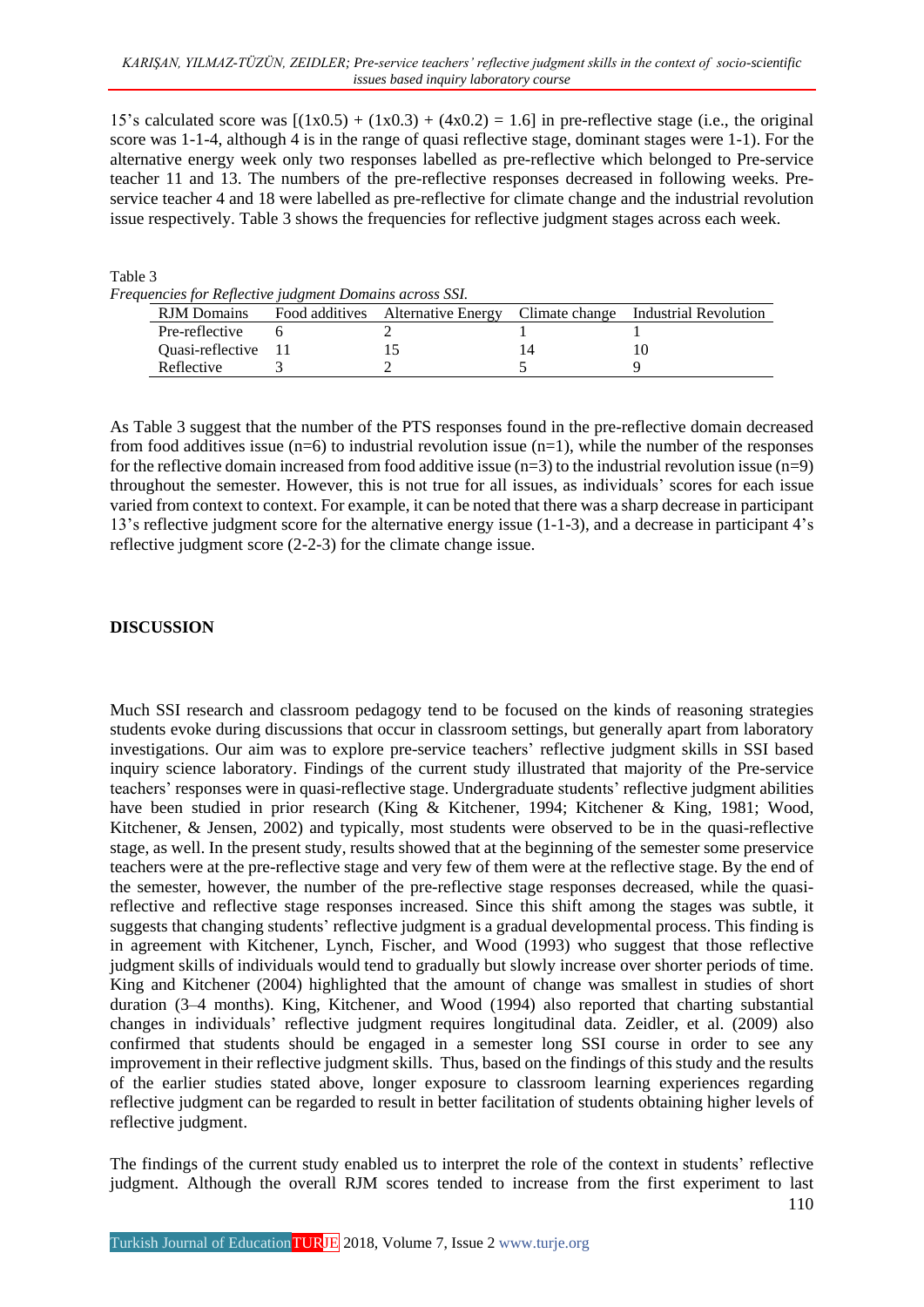experiment (i.e., number of reflective preservice teachers increased from three to nine) there were no temporal linear increase/decrease on individual scores. Given that this research only extended over the course of one academic semester, and given the age of the college students, it is plausible that this shift has less to do with developmental factors and more to do with differential performance across contextual SSI factors. Variation of the reflective judgment across different contexts has also been addressed in previous studies (e.g., Kitchener et. al., 1993; King & Kitchener, 2002; Rest, 1979). Findings are also supportive of the research on differential reasoning patterns in varied SSI contexts for both intellectual and affective domains(Bell & Lederman, 2003; Sadler, Chambers, & Zeidler, 2004; Zeidler et al., 2013). This interpretation is consistent with Fischer's (1980) assertion that "skills in a context" (i.e., the strength of the skill) can be variable and situational, changing as circumstances, time of day, or emotional stage changes. Therefore, it is more prudent to be sensitive to how contextual differences on SSI affect performance in terms reflective judgment within restrictive developmental period of time.

It is worth noting a developmental caveat – that is, characterizing individuals as being "in" or "at" a single stage, can be misleading. Kitchener et al., (1993) attribute individuals' score variations across different contexts to the motivation or personal interest connected to a particular situation or issue. In the present study, the expressed variation in preservice teachers' reflective judgment across different socio-scientific issues could reasonably be attributed to the particular characteristics of the issues and preservice teachers' motivation to engage in a domain of interest (e.g., climate change, alternative energy, etc.).

## **CONCLUSION**

As it is stressed in the beginning of this paper, this research was guided from a sociocultural perspective that places precedence on thinking, reasoning and engaging the participants in science activities rather than memorization of knowledge and processes. If educators wish for school science to be meaningful to the lives of children, then it must be situated in contexts that provide opportunities for reflective, discussion and collective evidence-based decisions. Moreover, if science educators are passionate about improving science education, then the quality of the educative experience of teacher education programs must be commensurate with those aims. Students in teacher education programs need to experience teaching socio-scientific issues so that they can better equipped themselves to teach them to their future students through student-centered implementations. This study provided information in terms of how to integrate SSI within science laboratory settings. Results of the study suggests that exploring Reflective Judgment in SSI contexts is beneficial for allowing preservice teachers to actively engage in knowledge construction during classroom discussions.

Finally, it is noteworthy that if an SSI directly connected to the students' lives, it appeared to initiate and sustain students' curiosity, promote active engagement and personal involvement. This suggests that it is important to consider the contextual factors that may play important role in designing curricular experiences, whereby student are better able to engage themselves in a given issues by using their cognitive, affective, and psychomotor skills. Students' familiarity and interest in socio-scientific issues may be improved by triggering their reflective judgment skills and argumentation.

## **Acknowledgement**

This study is part of PhD thesis of the first author completed at Middle East Technical University, under the advice of second author and co-advice of third author.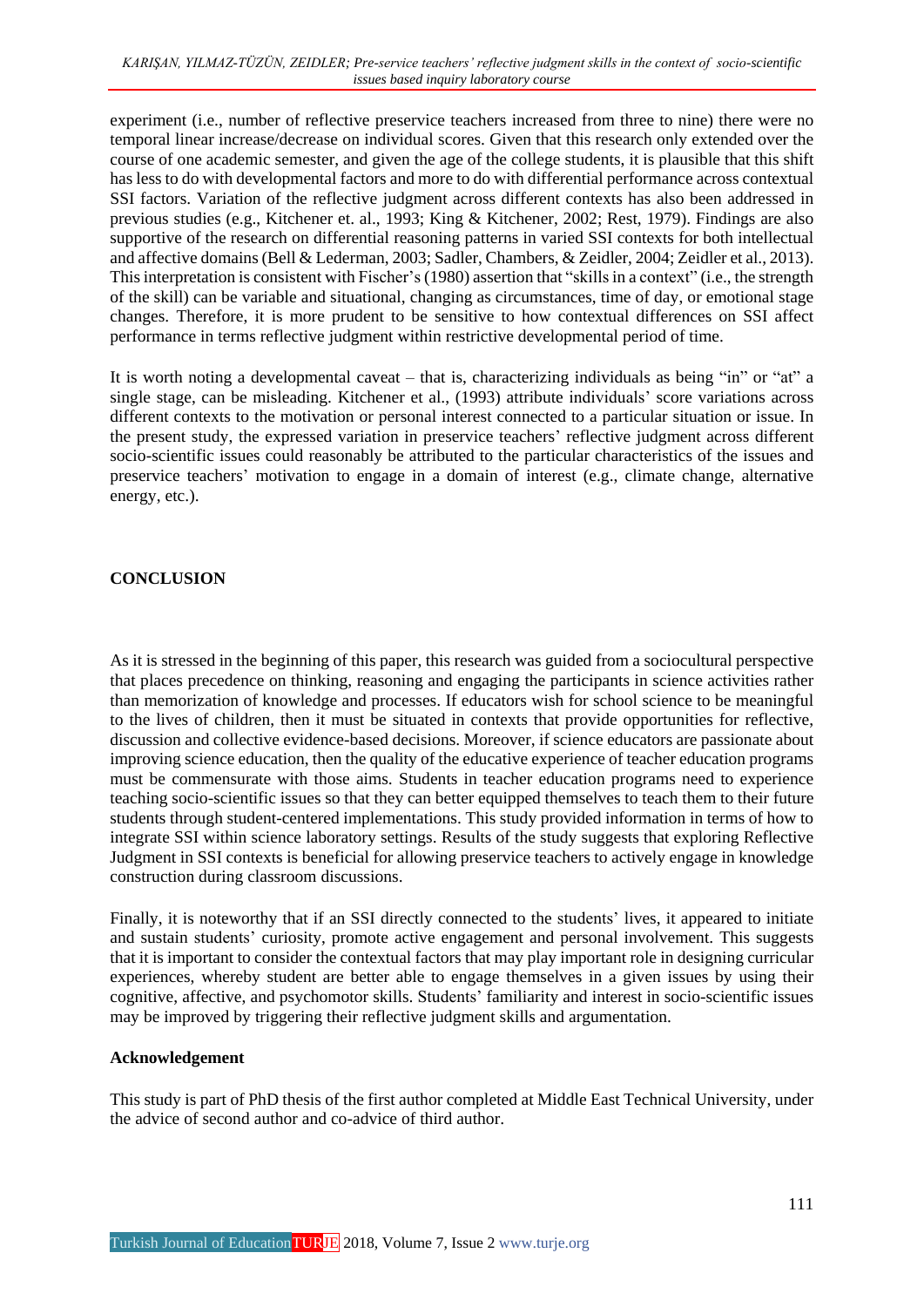#### **REFERENCES**

- Anderson, R. D. (2002). Reforming science teaching: What research says about inquiry. *Journal of Science Teacher Education*, *13*(1), 1-12.
- Aydın, F. (2014). Ortaöğretim öğrencilerinin küresel ısınma konusundaki bilgi düzeylerinin belirlenmesi. *Turkish Journal of Education*, 3(4), 15-27. DOI: 10.19128/turje.181089
- Bell, R.L., & Lederman, N. G. (2003). Understandings of the nature of science and decision making on science and technology based issues. *Science Education, 87*(3), 352-377.
- Bybee, R. W. (2000). Teaching science as inquiry. In, J. Minstrel & E. H. Van Zee (Eds), *Inquiring into inquiry learning and teaching in science* (pp. 20–46). Washington, DC: AAAS.
- Chistenson, N., Chang-Rundgren, S. N., & Zeidler, D.L. (2014). The relationship of discipline background to upper secondary students' argumentation of socio-scientific issues. *Research in Science Education, 44*(4), 581-601.
- Crawford, B. A. (2000). Embracing the essence of inquiry: New roles for preservice teachers. *Journal of Research in Science Teaching, 37*(9), 916-937.
- Cobern, W. W., Schuster, D., Adams, B., Applegate, B., Skjold, B., Undreiu, A., & Gobert, J. D. (2010). Experimental comparison of inquiry and direct instruction in science. *Research in Science & Technological Education, 28*(1), 81-96.
- Dewey, J. (1938). *Logic: The theory of inquiry*. New York: Peter Lang Publishing.
- Domin, D. S. (1999). A review of laboratory instruction styles. *Journal of Chemical Education, 76*(4), 543-547.
- Eastwood, J. L., Sadler, T. D., Zeidler, D. L., Lewis, A., Amiri, L., & Applebaum, S. (2012). Contextualizing nature of science instruction in socioscientific issues. *International Journal of Science Education, 34*(15), 2289-2315.
- Egan, K., Cant, A., & Judson, G. (Editors) (2014). *Wonder-full education: the centrality of wonder in teaching and learning across the curriculum*. New York, NY: Routledge.
- Eş, H., Mercan, S. I., & Ayas, C. (2016). Türkiye için yeni bir sosyo-bilimsel tartışma: Nükleer ile yaşam. *Turkish Journal of Education*, 5(2), 47-59.
- Evagorou, M., & Mauriz, B. P. (2017). Engaging elementary school pre-service teachers in modeling a socioscientific issue as a way to help them appreciate the social aspects of science. *International Journal of Education in Mathematics, Science and Technology, 5*(2), 113-123.
- Fischer, K. W. (1980). A theory of cognitive development: The control and construction of hierarchies of skills. *Psychological Review, 87*(6), 477-531.
- Flavell, J. (1977). *Cognitive development*. Englewood Cliffs, NJ: Prentice-Hall.
- Fowler, S. R., Zeidler, D. L., & Sadler, T. D. (2009). Moral sensitivity in the context of socioscientific issues in high school science students. *International Journal of Science Teacher Education, 31*(2), 279-296.
- Green, W. J., Elliott, C. & Cummins, R. H. (2004). Prompted inquiry-based learning in the introductory chemistry laboratory. *Journal of Chemical Education, 81*(2)**,** 239–241.
- Kegan, R. (1982). *The evolving self*. Cambridge, MA: Harvard University Press.
- Khishfe, R. (2015). A Look into students' retention of acquired nature of science understandings. *International Journal of Science Education, 37*(10), 1639-1667.
- Klosterman, M. L., & Sadler, T. D. (2010). Multi-level assessment of scientific content knowledge gains associated with socioscientific issues‐based instruction. *International Journal of Science Education, 32*(8), 1017- 1043.
- King, P. M., & Kitchener, K. S. (1994). *Developing reflective judgment: Understanding and promoting intellectual growth and critical thinking in adolescents and adults.* San Francisco, CA: Jossey- Bass.
- King, P. M., & Kitchener, K. S. (2002). The reflective judgment model: Twenty years of research on epistemic cognition. In B. K. Hofer & P. R. Pintrich (Eds.), *Personal epistemology: The psychology of beliefs about knowledge and knowing,* (pp. 37-61). Mahway, NJ: Lawrence Erlbaum.
- King, P. M., & Kitchener, K. S. (2004). Reflective judgment: Theory and research on the development of epistemic assumptions through adulthood. *Educational Psychologist, 39*(1), 5-18.
- King, P., Kitchener, K. S., & Wood, P. K. (1994). Research on the reflective judgment model. In P. M. King & K. S. Kitchener (Eds.), *Developing reflective judgment: Understanding and promoting intellectual growth and critical thinking in adolescents and adults.* (pp 124- 188). San Francisco, CA: Jossey-Bass.
- Kirschner, P. A., Sweller , J., & Clark, R. E. (2006). Why minimal guidance during instruction does not work: An analysis of the failure of constructivist, discovery, problem-based, experiential, and inquiry-based teaching. *Educational Psychologist, 41*(2), 75–86.
- Kitchener, K. S., & King, P. M. (1981). Reflective judgment: Concepts of justification and their relationship to age and education. *Journal of Applied Developmental Psychology, 2*(2), 89-116.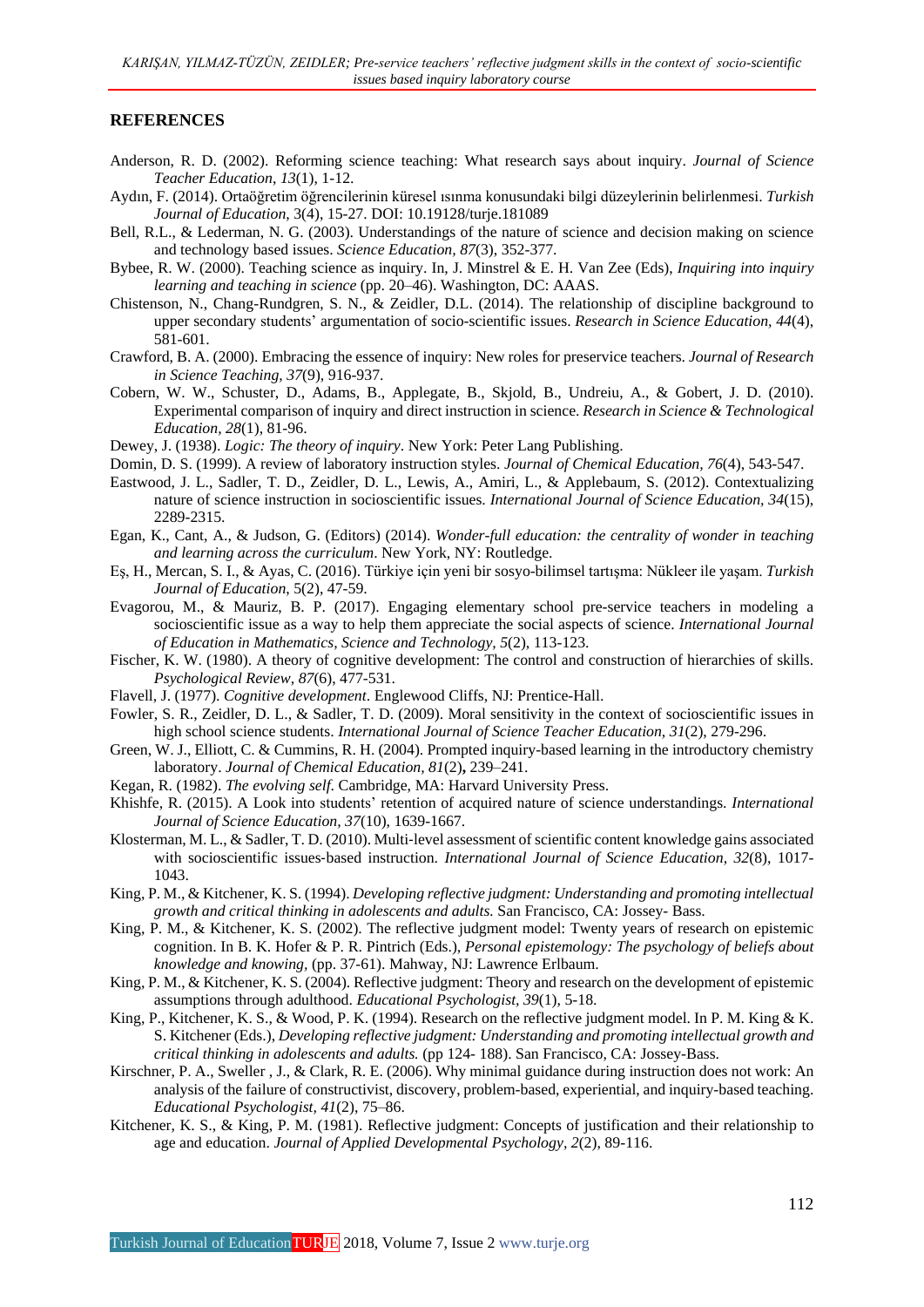- Kitchener, K. S., Lynch, C. L., Fischer, K. W., & Wood, P. K. (1993). Developmental range of reflective judgment: The effect of contextual support and practice on developmental stage. *Developmental Psychology*, *29*(5), 893.
- Kolstø, S. D. (2001). Scientific literacy for citizenship: tools for dealing with controversial [socio-scientific](http://www3.interscience.wiley.com/cgi-bin/abstract/78504640/ABSTRACT) issues. *Science Education, 85*(3), 291-310.
- Lee, H., Chang, H., Choi, K., Kim, S. W., & Zeidler, D. L. (2012). Developing character and values for global citizens: Analysis of pre-service teachers' moral reasoning on socioscientific issues. *International Journal of Science Education, 34*(6), 925-953.
- Lee, Y. C., & Grace, M. (2012). Students' reasoning and decision making about a socioscientific issue: A crosscontext comparison. *Science Education*, *96*(5)*,* 787–807. DOI: 10.1002/sce.21021.
- Lee, H., Yoo, J., Choi, K., Kim, S., Krajcik, J., Herman, B., & Zeidler, D. L. (2013). Socioscientific Issues as a Vehicle for Promoting Character and Values for Global Citizens. *International Journal of Science Education, 35*(12), 2079-2113.
- Lincoln, Y. S., & Guba, E. G. (1985). *Naturalistic inquiry.* Beverly Hills, CA: Sage.
- Liu, S. Y., Lin, C. S., & Tsai, C. C. (2011). College students' scientific epistemological views and thinking patterns in social scientific decision making. *Science Education, 95*(3), 497-517.
- Maulucci, M. S. R. (2010). Invoking the sacred: reflections on the implications of Ecojustice for science education. In D. Tippins, M. Mueller, M. van Eijck & J. Adams (Eds.), *Cultural studies and environmentalism: The confluence of ecojustice, place-based (science) education, and indigenous knowledge systems* (pp. 43-49). New York: Springer.
- MacFarlane, B. (2001). Developing reflective students: Evaluating the benefits of learning logs within a business ethics program. *Teaching Business Ethics, 5*(4), 375-387.
- Martín-Gámez, C., & Erduran, S. (2018). Understanding argumentation about socio-scientific issues on energy: a quantitative study with primary pre-service teachers in Spain. *Research in Science & Technological Education*, 1-21.
- Merriam, S. B. (2009). Qualitative *Research: a guide to design and interpretation*. San Francisco: Jossey-Bass.
- National Research Council. (2012). *National science education standards*. National Academy Press, Washington, DC. 262.
- Next Generation Science Education Standards (2012). *Next Generation Science Education Standards: For States, By States.* Washington, DC: The National Academies Press.
- Nielsen, G. M. (2012). *The norms of answerability: Social theory between Bakhtin and Habermas.* New York, NY: SUNY Press.
- Osborne, J., & Dillon, J. (2008). *Science education in Europe: Critical reflections*. London: The Nuffield Foundation.
- Paris, S. G., & Ayres, L. R. (1994). *Becoming reflective students and teachers with portfolios and authentic assessment.* Washington, DC: American Psychological Association.
- Perry, W. G. Jr. (1981). Cognitive and ethical growth: The making of meaning. In A.W. Chickering et al. (Eds.). *The modern American college: Responding to the new realities of diverse students and a changing society*. San Francisco: Jossey-Bass.
- Piaget, J. (1974). Stages of intellectual development in the child and adolescent. In J. Piaget (Ed.). *The child and reality (A. Rosin, Trans.).* New York: Viking.
- Rest, J. (1979). *Development in judging moral issues*. Minneapolis, MN: University of Minnesota Press.
- Sadler, T. D. (2004). Moral and ethical dimensions of socioscientific decision-making as integral components of scientific literacy. *The Science Educator, 13*(1), 39-48.
- Sadler, T. D., Chambers, F. W., & Zeidler, D. L. (2004). Student conceptualizations of the nature of science in response to a socioscientific issue. *International Journal of Science Education, 26*(4), 387-409.
- Stake, R. E. (1995). *The art of case study research*. Thousand Oaks, CA: Sage Publications.
- Waight, N., & Abd-El-Khalick, F. (2011). From scientific practice to high school science classrooms: Transfer of scientific technologies and realizations of authentic inquiry. *Journal of Research in Science Teaching, 48*(1), 37-70.
- Wood, P.K., Kitchener, K.S., & Jensen, L. (2002). Considerations in the design and evaluation of a paper-and pencil measure of reflective thinking. In B. Hofer and P. Pintrich (Eds.), Personal epistemology: *The psychology of beliefs about knowledge and knowing.* Mahwah, NJ: Lawrence Erlbaum Associates.
- Yoonsook, C., Yoo, J., Kim, S-W., Lee, H., & Zeidler, D. L. (2016). Enhancing students' communication skills in the science classroom through socioscientific issues. *International Journal of Science and Mathematics Education, 14*(1), 1-27.
- Zeidler, D. L. (2014). Socioscientific issues as a curriculum emphasis: Theory, research and practice. In N. G.
- Lederman & S. K. Abell (Eds.), *Handbook of research on science education, Volume II* (pp. 697-726). New York, NY: Routledge.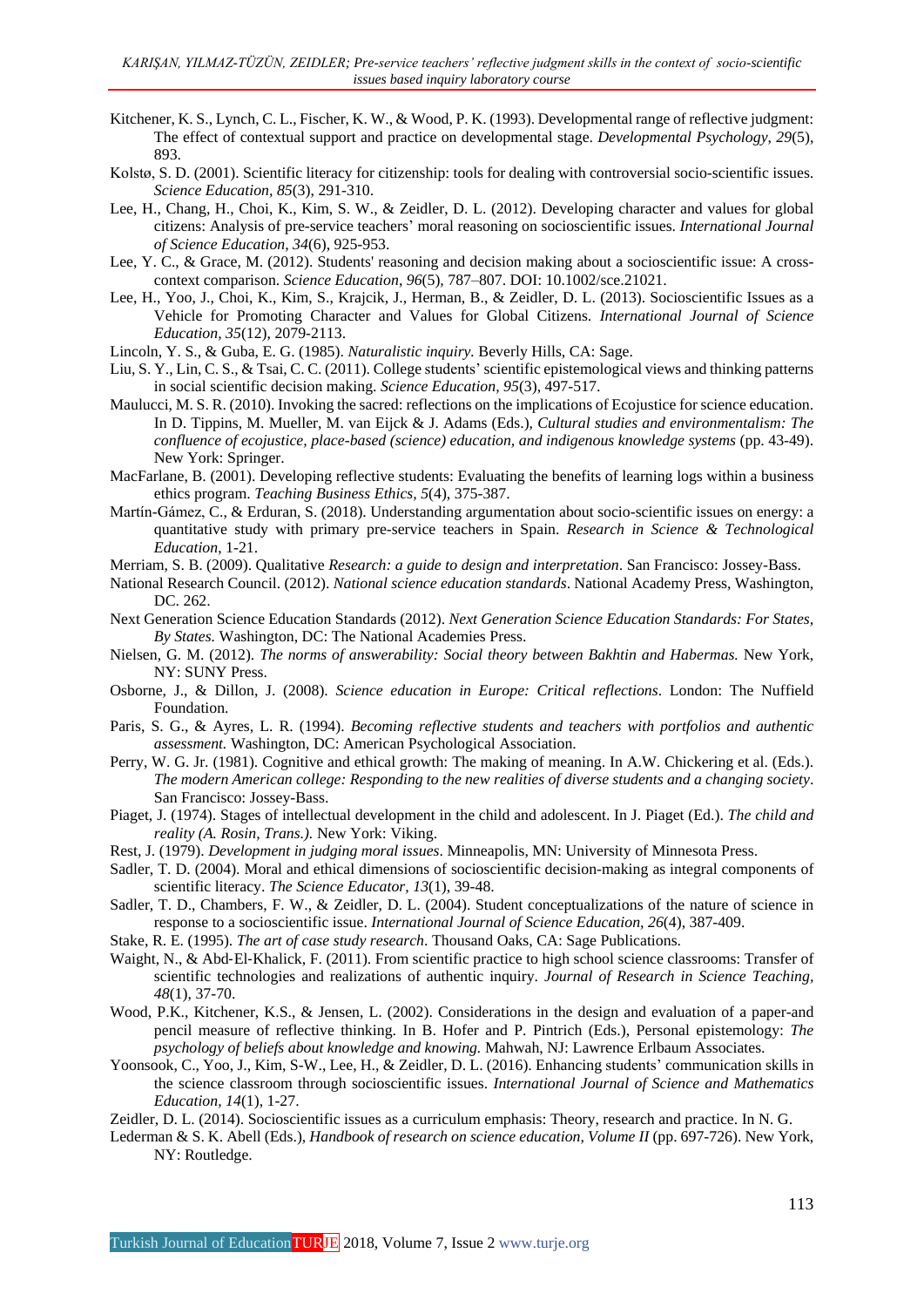- Zeidler, D. L., Herman, B., Ruzek, M., Linder, A. & Lin, S. S. (2013). Cross-cultural epistemological orientations to socioscientific issues. *Journal of Research in Science Teaching, 50*(3), 251-283.
- Zeidler, D.L., & Kahn, S. (2014). *It's debatable: Using socioscientific issues to develop scientific literacy*, K-12. Arlington, VA: National Science Teachers Association Press.
- Zeidler, D. L., & Sadler, T. D. (2008). The role of moral reasoning in argumentation: Conscience, character and care. In S. Erduran & M. Pilar Jimenez-Aleixandre (Eds.), Argumentation *in science education: Perspectives from classroom-based research* (pp. 201-216). The Netherlands: Springer Press.
- Zeidler, D. L., Sadler, T. D., Applebaum, S., & Callahan, B. E. (2009). Advancing reflective Judgment through socioscientific issues. *Journal of Research in Science Teaching, 46*(1), 74-101.
- Zeidler, D. L., Sadler, T. D., Simmons, M. L., & Howes, E. V. (2005). Beyond STS: a research-based framework for socioscientific issues education. *Science Education, 89*(3), 357-377.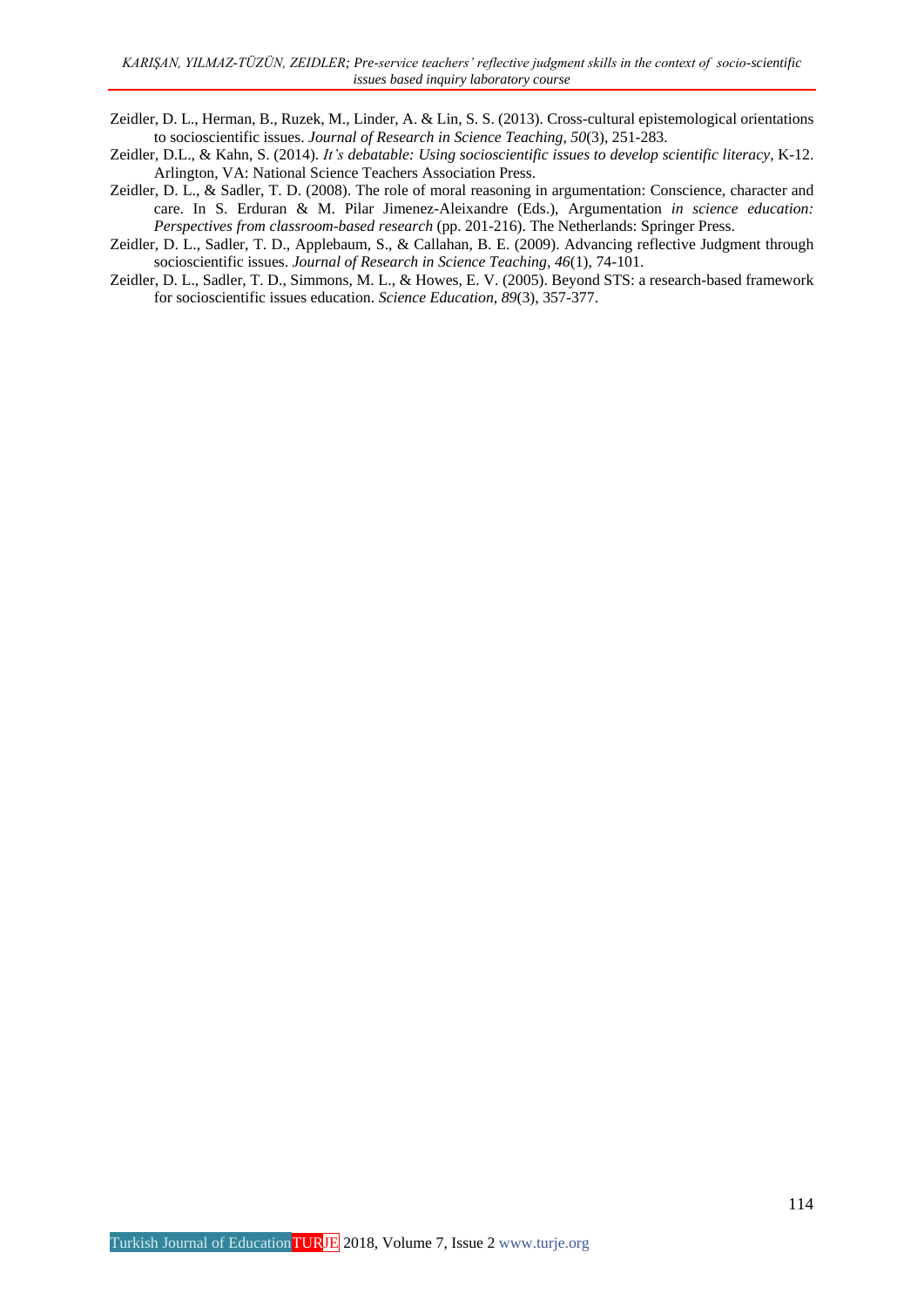## **TÜRKÇE GENİŞLETİLMİŞ ÖZET**

Bilim ve teknoloji çağımızın vazgeçilmez unsurlarındandır. 21. Yüzyıl bilim ve teknoloji alanındaki hızlı değişim/gelişimler ile anılmaktadır. Bu gelişmelerin insan hayatını kolaylaştırdığı, seri üretime katkı sağladığı, ulaşım, iletişim, yeme-içme, giyim gibi birçok alana etki ettiği bilinmektedir. Ancak bu gelişmelerin direkt ve dolaylı etkilerinin her zaman toplum yararına olduğu söylenemez. Bilim ve teknolojideki bu gelişmelerin toplum hayatına olan olumlu olumsuz etkileri sosyo-bilimsel konular (SBK) bağlamında incelenmektedir. Sosyo-bilimsel konuların bireylerin araştırma, inceleme ve bilgiyi aktif olarak değerlendirmelerine imkân tanıdığı ve bu sayede de fen okuryazarlığına katkı sağladığı bilinmektedir. Fen eğitiminin öncelikli amaçlarından biri de fen okuryazarı bireyler yetiştirmektir. Bu bireyler fennin günlük hayattaki yansımalarını bilir, fen ve teknolojinin avantaj ve dezavantajlarını kavrar ve bilim temelli sorunları değerlendirirken çok yönlü ele alırlar. Bireylerin fen okuryazarı olarak yetişmelerini sağlamak amacı ile önerilen yöntemlerden biri de derslerde sosyo-bilimsel konulara yer verilmesidir. Bu konular sayesinde öğrencilerin bilim, teknolojinin ve toplum arasındaki etkileşimi çok yönlü ele almalarını sağlanmakta, etkileşimleri etik ve ahlaki açılardan değerlendirmelerine olanak verilmektedir. Bu noktalardan hareketle bu çalışmada öğretmen adaylarının SBK temelli fen öğretiminde laboratuvar uygulamaları dersindeki yansıtıcı muhakeme becerilerini incelemektir.

Çalışma nitel durum çalışmadır. Katılımcılar, araştırma odaklı bir devlet üniversitesinde öğrenim görmekte olan 20 öğretmen adayından oluşmaktadır. Öğretmen adaylarının yansıtıcı muhakeme becerilerini ortaya çıkarmak amacı ile dört farklı sosyo-bilimsel konu seçilmiştir. Bu konular; gıda katkı maddeleri, alternatif enerji kaynakları, iklim değişimi ve endüstri devrimidir. Her bir konu dört saatlik ders süresince tartışılmış, tartışma sonunda öğretmen adaylarından konu ile ilgili araştırmak istedikleri bir problem cümlesi belirlemeleri istenmiştir. Öğretmen adayları kendi belirledikleri araştırma problemlerini kendi tasarladıkları deneylerle cevaplamaya çalışmışlardır. Deney raporları içerisine entegre edilen 7 adet "Yansıtıcı Muhakeme Modeli Mülakat Soruları" (Prototypic Reflective Judgment Interview Questions) ile öğretmen adaylarının yansıtıcı muhakeme becerileri ortaya çıkartılmaya çalışılmıştır. Bu sorular standart olup (örnek: ….. hakkında ne düşünüyorsun? Bu düşünceye nasıl eriştin? Bu bakış açısını neye dayandırırsın? Bu konudaki tutumunuzun doğruluğundan emin olabilir misin? Bu tür tartışmalı konularda iki kişi birbirine zıt fikirlere sahipse bir tanesi doğru diğeri yanlış diyebilir miyiz? vb.) her deney raporu sonuna eklenmiştir. Deney raporlarına verilen yazılı cevaplar, yarı yapılandırılmış görüşmelerle teyit edilerek veri çeşitlemesi yapılmıştır.

Veriler King ve Kitchener (1994) tarafından önerilen Reflektif Muhakeme Modeli teorik çerçevesi referans alınarak betimsel olarak analiz edilmiştir. Bu modele göre muhakeme becerileri üç seviyede ele alınmıştır. Birinci seviye (pre-reflective) basit düzey muhakemelere karşılık gelmektedir. Bu seviye için puan aralığı 1-3 arasındadır. İkinci seviye (quasi-reflective) orta düzey yansıtıcı muhakemelere karşılık gelmektedir. Orta düzey muhakemeye sahip bireyler birinci düzeydekiler kadar değişmez yargılara sahip değillerdir ancak üçüncü düzeydekiler kadar üst düzey muhakeme becerisine de sahip değildirler. Bu seviye için puan aralığı 4-5 arasındadır. Son seviye (reflective) tam anlamı ile yansıtıcı muhakeme becerilerine sahip bireylerin özelliklerini içermektedir. Bu seviye için puan aralığı 6 ve 7'dir. Teorik çerçeve dikkatle incelendiğinde bireylerin tek bir seviyede sabit görüşler bildirmelerinin mümkün olmadığı, farklı konularda farklı seviyelere ait puan alabilecekleri görülmektedir. Bu yüzden analiz yapılırken öğretmen adaylarının her bir soruya verdikleri cevaplar bağımsız olarak incelenmiş ve puanlanmıştır. Son puanlar hesaplanırken en sık karşılaşılan üç puan ard arda yazılmış (örn. 1-1-4) ilk puanın yüzde ellisi, ikinci puanın yüzde otuzu, son puanın yüzde yirmisi alınarak hesaplama yapılmıştır ve öğretmen adayları bu son puana göre 1. Seviye, 2. Seviye ya da 3. Seviye muhakeme becerisine sahiptir diye belirtilmiştir.

Gıda katkı maddeleri konusunda verilen cevaplar incelendiğinde 1. Seviyede altı, 2. Seviyede 11, 3. Seviyede ise üç öğretmen adayı olduğu görülmüştür. Alternatif enerji konusu için bu değerler sırası ile iki, 15 ve ikidir. İklim değişikliği konusu için bir, 14 ve beş; Endüstri devrimi konusunda ise bir, 10 ve